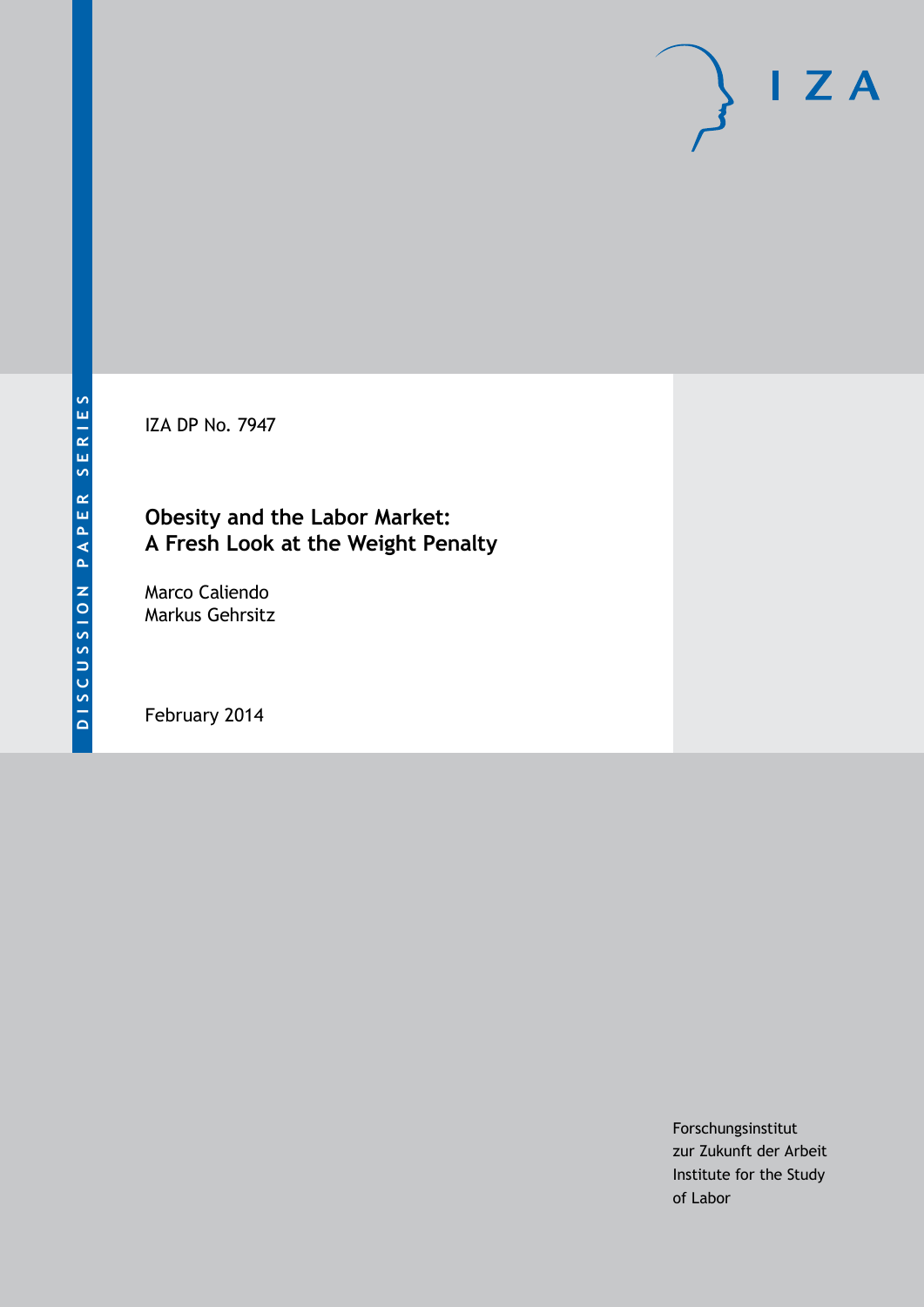# **Obesity and the Labor Market: A Fresh Look at the Weight Penalty**

# **Marco Caliendo**

*University of Potsdam, IZA, DIW Berlin and IAB Nuremberg*

# **Markus Gehrsitz**

*City University of New York*

Discussion Paper No. 7947 February 2014

IZA

P.O. Box 7240 53072 Bonn Germany

Phone: +49-228-3894-0 Fax: +49-228-3894-180 E-mail: [iza@iza.org](mailto:iza@iza.org)

Any opinions expressed here are those of the author(s) and not those of IZA. Research published in this series may include views on policy, but the institute itself takes no institutional policy positions. The IZA research network is committed to the IZA Guiding Principles of Research Integrity.

The Institute for the Study of Labor (IZA) in Bonn is a local and virtual international research center and a place of communication between science, politics and business. IZA is an independent nonprofit organization supported by Deutsche Post Foundation. The center is associated with the University of Bonn and offers a stimulating research environment through its international network, workshops and conferences, data service, project support, research visits and doctoral program. IZA engages in (i) original and internationally competitive research in all fields of labor economics, (ii) development of policy concepts, and (iii) dissemination of research results and concepts to the interested public.

<span id="page-1-0"></span>IZA Discussion Papers often represent preliminary work and are circulated to encourage discussion. Citation of such a paper should account for its provisional character. A revised version may be available directly from the author.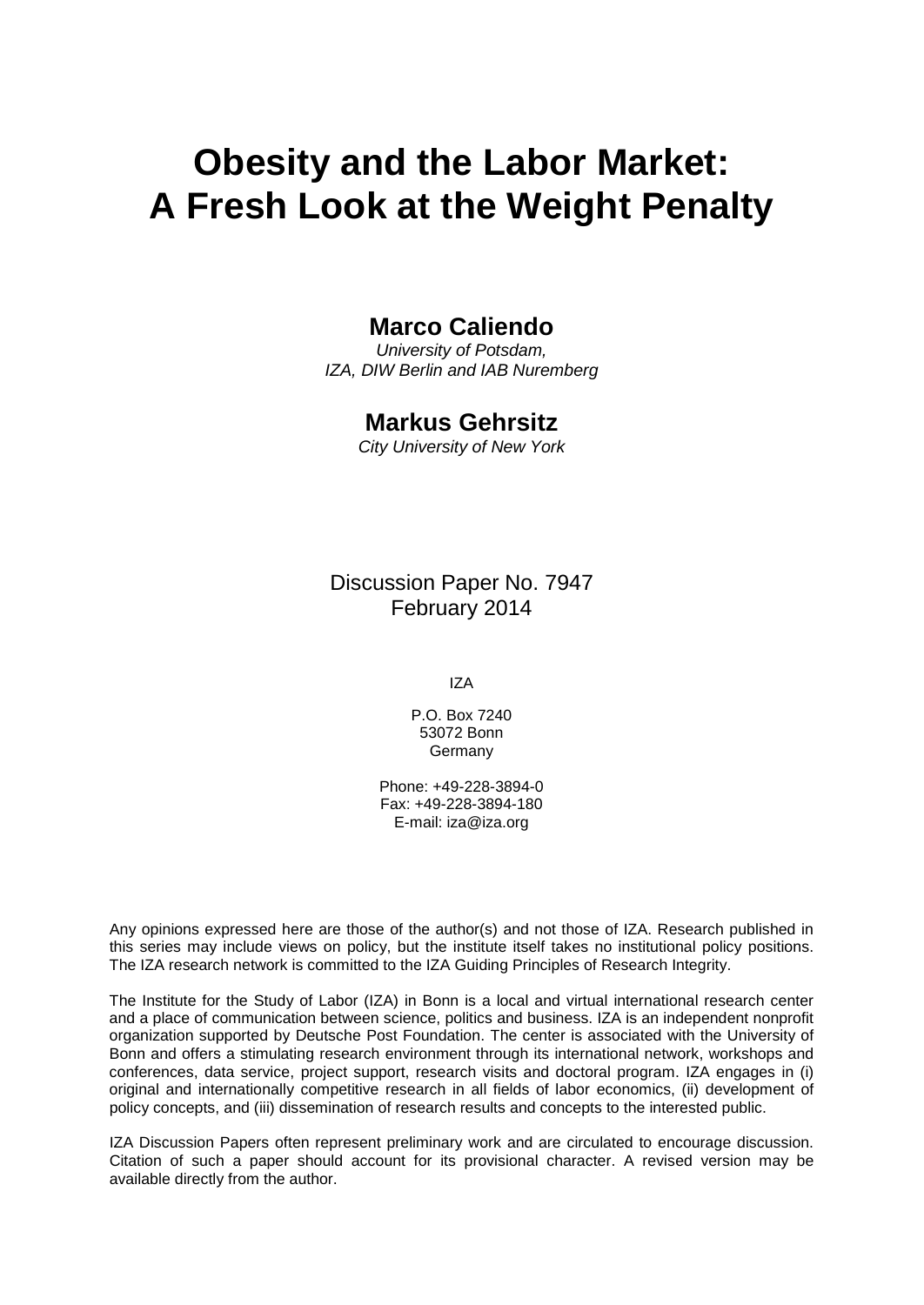IZA Discussion Paper No. 7947 February 2014

# **ABSTRACT**

# **Obesity and the Labor Market: A Fresh Look at the Weight Penalty[\\*](#page-1-0)**

This paper applies semiparametric regression models to shed light on the relationship between body weight and labor market outcomes in Germany. We find conclusive evidence that these relationships are poorly described by linear or quadratic OLS specifications, which have been the main approaches in previous studies. Women's wages and employment probabilities do not follow a linear relationship and are highest at a body weight far below the clinical threshold of obesity. This indicates that looks, rather than health, is the driving force behind the adverse labor market outcomes to which overweight women are subject. Further support is lent to this notion by the fact that wage penalties for overweight and obese women are only observable in white-collar occupations. On the other hand, bigger appears to be better in the case of men, for whom employment prospects increase with weight, albeit with diminishing returns. However, underweight men in blue-collar jobs earn lower wages because they lack the muscular strength required in such occupations.

JEL Classification: J31, J71, C14

Keywords: obesity, wages, employment, semiparametric regression, gender differences

Corresponding author:

Markus Gehrsitz City University of New York Graduate Center 365 5th Avenue New York, NY, 10016 USA E-mail: [mgehrsitz@gc.cuny.edu](mailto:mgehrsitz@gc.cuny.edu)

\* The authors thank Karina Doorley, Anne Gielen, Michael Grossman, David Jaeger, Wim Vijverberg and the participants of the CUNY dissertation seminar and the 2013 EALE annual conference for helpful comments.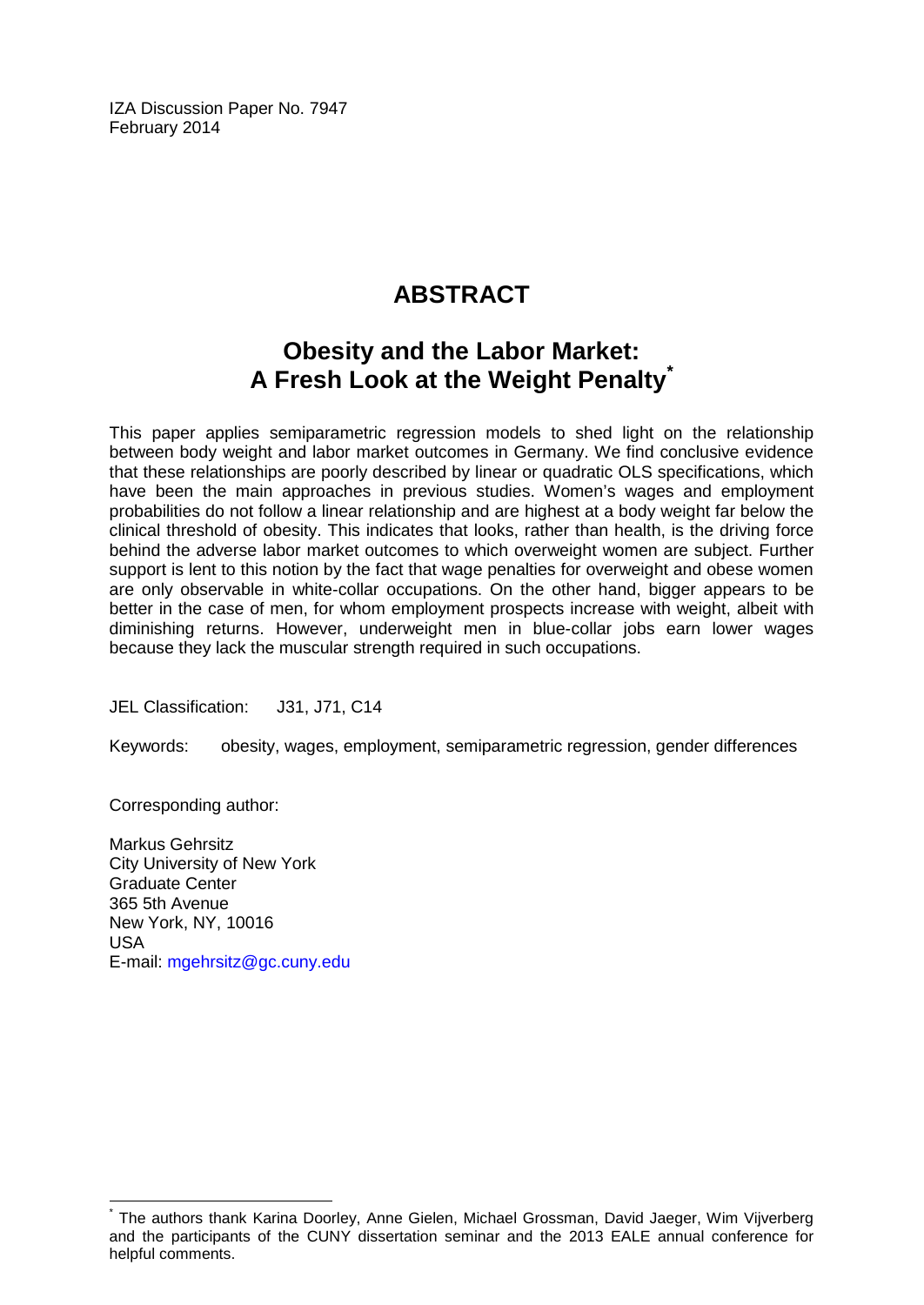### 1 Introduction

The more you weigh, the less you make. A negative association between body weight and wages is well established in the labor economics literature. It has been observed in the United States (Averett and Korenman, 1996; Cawley, 2004; Conley and Glauber, 2006, among others), as well as in European countries such as Denmark (Greve, 2008), England (Morris, 2006), Finland (Johansson, Backerman, Kiiskinen, and Helivaara, 2009), France (Paraponaris, Saliba, and Ventelou, 2005), Germany (Cawley, Grabka, and Dean, 2005), Sweden (Lundborg, Nystedt, and Rooth, 2010), and even in Taiwan (Tao, 2008).

Higher weight is not only associated with drawbacks for those in employment, but also for those searching for a job. Chubby job seekers have considerably lower chances of initially finding a job than their slimmer, equally qualified peers (Lindeboom, Lundborg, and van der Klaauw, 2010; Garcia and Quintana-Domeque, 2006, among others) and certain jobs are not even open to overweight applicants (Cawley and Maclean, 2012). Obese unemployed are forced to spend more time on welfare (Cawley and Danziger, 2005). In addition, being overweight has adverse effects on those who already face obstacles in the job market. For instance, heavy women tend to be more prone to adverse labor market outcomes than overweight men (Mocan and Tekin, 2011). There is also evidence that they have less success in their transition back to employment, despite putting in more effort and having lower reservation wages (Caliendo and Lee, 2013).

Despite a plethora of research on the relationship between body weight and labor market outcomes, such studies usually do not consider heterogeneous and non-linear effects. Most studies simply apply linear or dummy variable regressions of wages on body weight. Recent studies by Gregory and Ruhm (2011) for the US and a European cross-country analysis by Hildebrand and Van Kerm (2010) indicate functional form errors in these specifications. Consequently, past studies most likely failed to uncover the true association between wages and body weight; moreoever, they also did not account for heterogeneity across different occupational categories. Based on data from the German Socio-Economic Panel, our study remedies these issues in two ways. First, we apply a semiparametric model that allows for a flexible functional form. Second, we divide our sample into blue-collar and white-collar workers, distinguishing between occupations in which physical attractiveness is productivity-enhancing and those where it is not. To the best of our knowledge, we are also the first to apply a semiparametric model to gain insights on the relationship between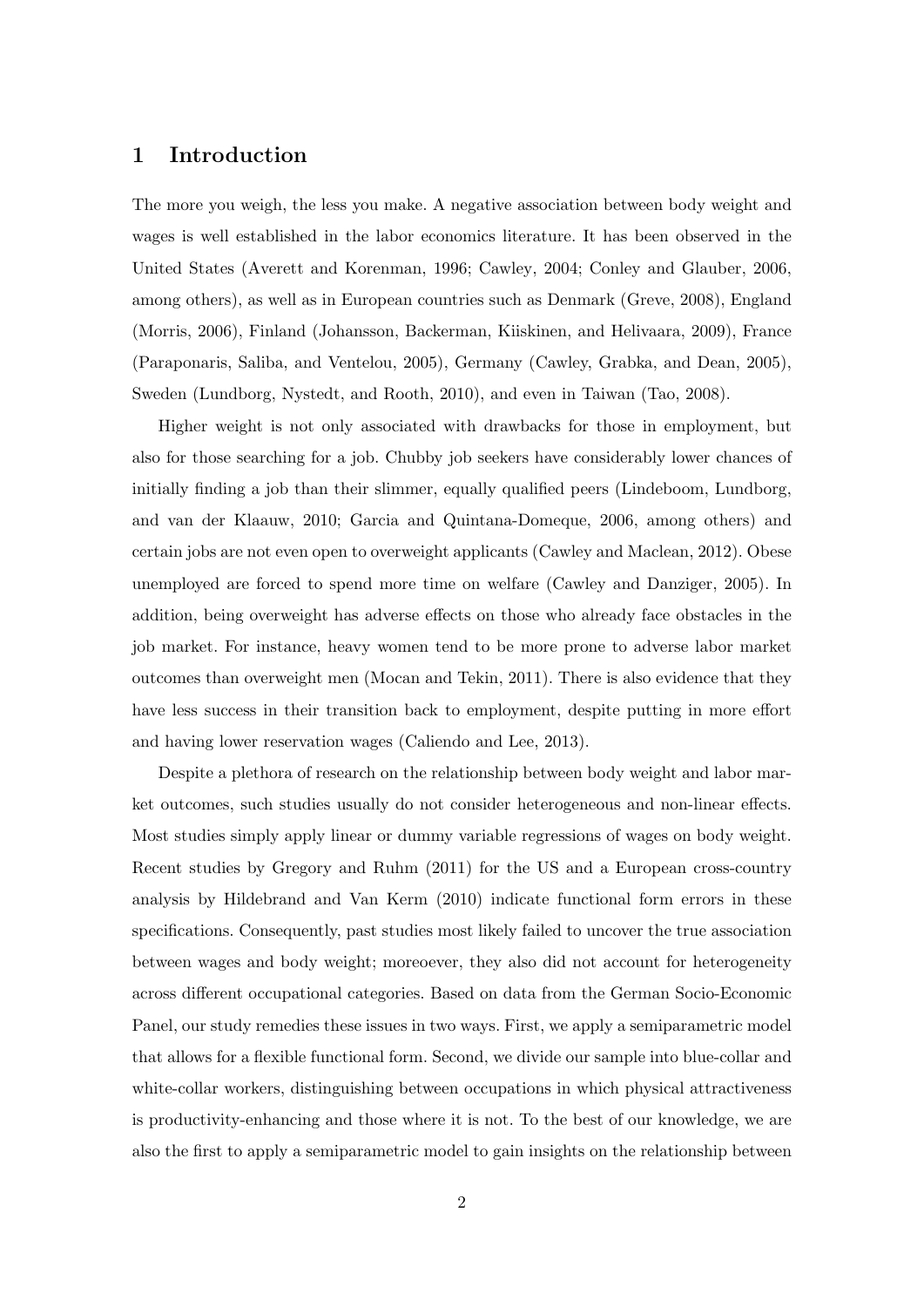employment and body weight.

Our results indicate looks-based discrimination against women in terms of lower wages, albeit only in white-collar jobs. Even women of normal weight are subject to wage penalties, and thus it might be misleading to refer to this effect as an "obesity penalty". Our analysis also suggests that what at first glance appears to be looks-based discrimination against underweight men more likely results from a lack of fitness and strength, which tend to be of particular importance in blue-collar jobs. Our results are robust to the inclusion of controls for muscle strength and to the use of alternative measures of body composition, namely fat-free mass and body fat. They also hold when we further stratify our sample by job type. Altogether, we find a level of heterogeneity, which partly confirms the findings of previous studies, but also shows them in a different complexion.

We also find that the employment probability peaks for women way before the clinical threshold of obesity is reached. On the other hand, a parametric probit model would have suggested continuously declining employment probabilities in body weight. For men, we find that the propensity for employment peaks at a body weight that is actually quite close to the obesity threshold.

The remainder of the paper is organized as follows. Section 2 describes the data used and presents first descriptive evidence on the outcomes of interest. In Section 3, we discuss our methodological approach before presenting the results in Section 4. Finally, Section 5 concludes and provides an outlook for further research.

# 2 Data

We use data from the German Socio-Economic Panel (GSOEP) as the basis for our analysis. The GSOEP is an annual panel survey that follows around 22,000 individuals from 12,000 different households across Germany. Each wave draws a representative sample of the overall German population. Our sample consists of the 2002, 2004, 2006, and 2008 waves of the survey, during which information on both body weight and height was obtained from all participants. From this information, we construct each respondent's Body Mass Index (BMI) as the main explanatory variable of our study. BMI is the most commonly used measure of obesity (see Burkhauser and Cawley, 2008, for a discussion of the merits and demerits of using this measure). It is defined as an adult's weight in kilograms divided by the square of his or her height in meters. The World Health Organization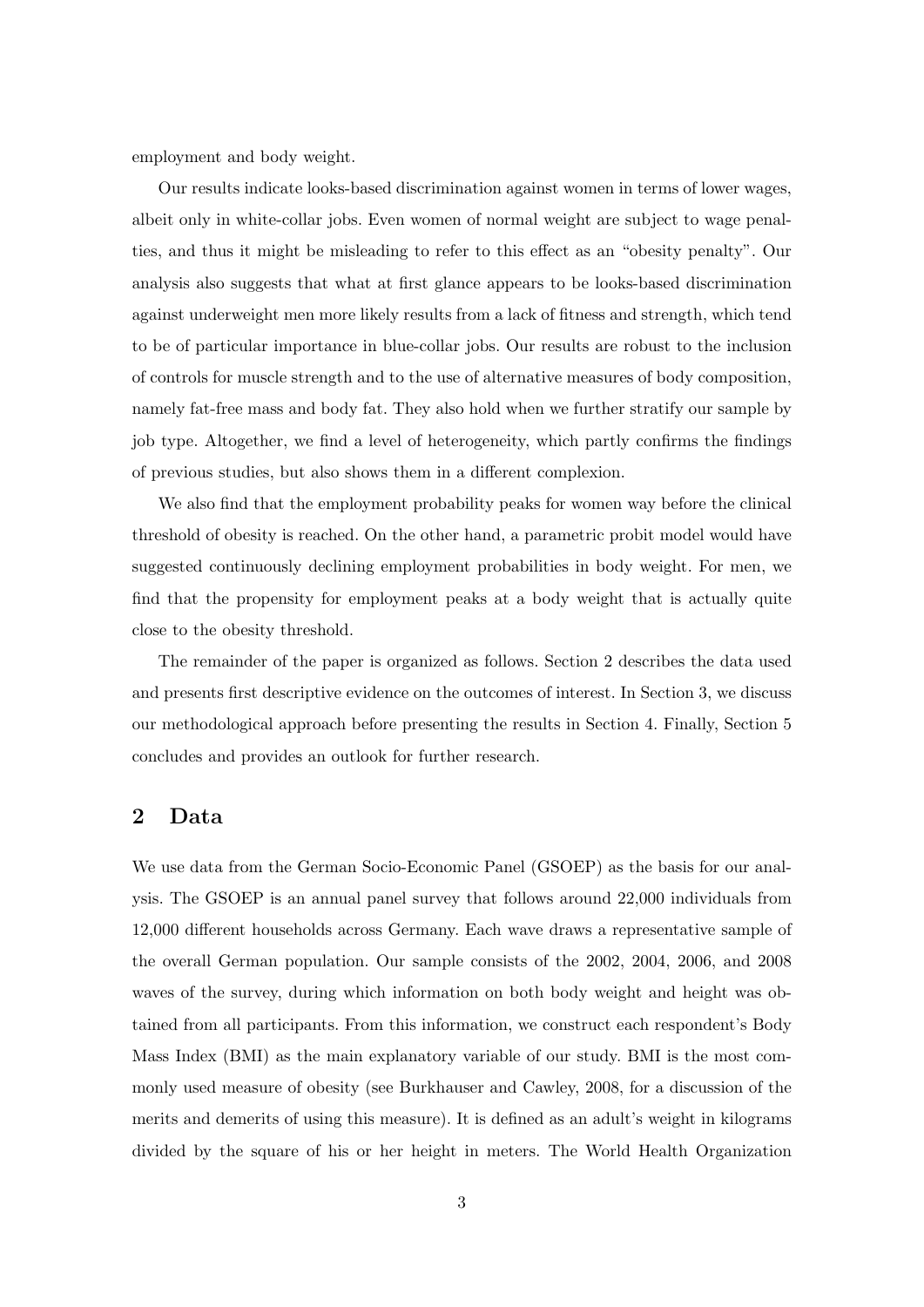(WHO) deems individuals with a BMI between 20 and 25 as having a healthy "normal" weight. Individuals with a BMI higher than 30 are classified as obese, while those with a BMI between 25 and 30 are rated as overweight (WHO, 2000). Obesity and, to a lesser degree, being overweight, is significantly associated with poor health and higher mortality in general (Allison, Fontaine, Manson, Stevens, and VanItallie, 1999), and diabetes, high cholesterol, and high blood pressure in particular (Mokdad, Ford, Bowman, Dietz, Bales, and Marks, 2003). Obesity is also one of the main causes for rising health care costs (Cawley and Meyerhoefer, 2012).

Height and weight are self-reported in the GSOEP. Previous studies, e.g. Cawley (2004), tried to correct potential reporting error by applying a method developed by Bound, Brown, and Mathiowetz (2001), which relies on measured weight and height of participants of the National Health and Nutrition Examination Survey (NHANES III). We refrain from adjusting our BMI measure since we have no such benchmark study available for Germany, and the merits of this method are not beyond doubt (Han, Norton, and Stearns, 2009). However, we drop respondents reporting implausible weight or height, as well as those for whom height or weight were imputed. We also drop persons with severe disabilities from our analysis.

The dependent variable in our wage specification is the hourly wage rate, which is constructed from the reported weekly earnings and hours of work. We also adjust wages from different waves for inflation. Respondents who claim to have hourly wages that exceed  $\epsilon$ 300 or lie below  $\epsilon$ 2 are not considered in our analysis. Naturally, we only observe wages for respondents who are in employment. Due to this selection issue, our results should be interpreted as lower bound estimates. Moreoever, we focus on the prime-age employment body and therefore exclude pensioners, military personnel, and respondents who are currently attending school or college, or undertake an apprenticeship or traineeship. We only include employees who work at least 20 hours per week in our wage regression. As indicated above, bodyweight might also affect a person's employment prospects and thus the ability to earn positive wages in the first place. Therefore, we also run a regression of employment on bodyweight. Our dependent variable is a dummy that adopts a value of 1 if a person is employed or self-employed, and works at least 1 hour per week, and zero otherwise.

#### Insert Table 1 about here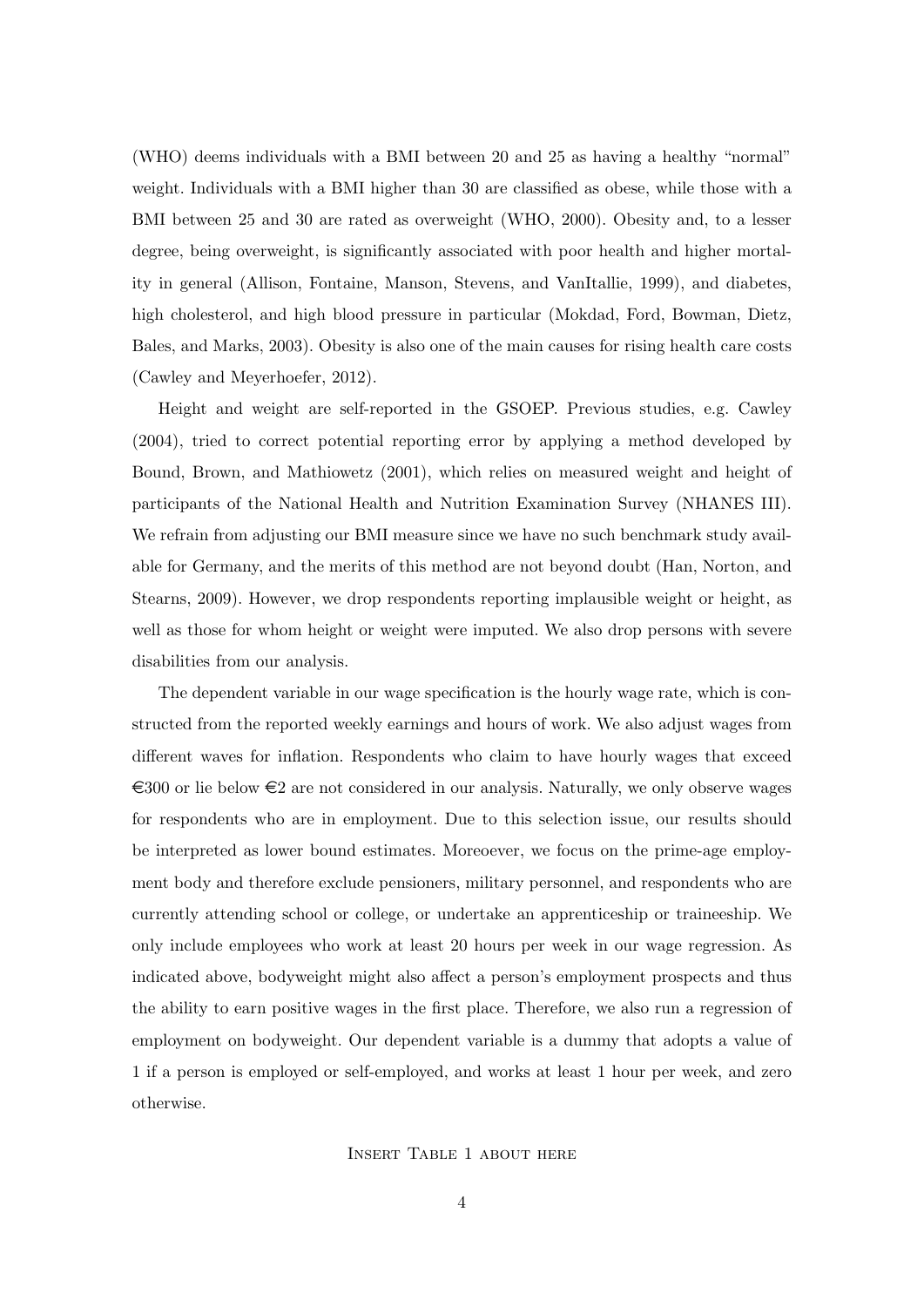In order to avoid data issues pertaining to retirement and schooling, we limit our analysis to persons between the ages of 20 and 60. We pool data from different waves, but only use the most recent observation for each respondent. Our final sample comprises 8,770 men and 9,229 women.

The average BMI in our sample is 24.45 for women and 26.13 for men (see Table 1). Almost 60 percent of the men in our sample are either overweight or obese, compared to a little more than one-third of women. Our descriptive statistics do not show any considerable differences between overweight and normal weight women in terms of either hourly wage rate or employment prospects.

For overweight men, hourly wages are on average around 80 euro cents higher than for average weight men. 87 percent of men with a BMI higher than 25 are in employment, as opposed to 76 percent of men with a BMI smaller than 25. Moreoever, overweight and obese respondents on average rate their own health worse than normal weight respondents. Of course, such simple mean comparisons fail to take the effect of other observable variables into account. For instance, obesity is more prevalent in older workers, who also tend to be less healthy and have more lifetime work experience. Our regressions, both parametric and nonparametric, take this into account, yielding coefficients that have the familiar ceteris paribus interpretation.

Throughout our empirical analysis, we control for educational attainment, parental education, marital status, country of origin, the number of children in the household and their age, as well as work experience and its square. This is important as obesity has been shown to be associated with socio-economic factors that might also affect wages (Baum and Ruhm, 2009; Strulik, 2014). We also include dummies for different age categories, a respondent's region of residence, and the wave to which an observation pertains. Controls for whether a person works in a white- or blue-collar job, and has supervision duties or holds a higher management position are also included, as is a set of dummies indicating the self-reported health status. We also created measures of personality traits such as openness, extraversion, neuroticism, agreeableness, reciprocity, self-esteem, and impulsivity. Most of these measures turned out to be neither jointly nor individually significant and were therefore not used for our analysis.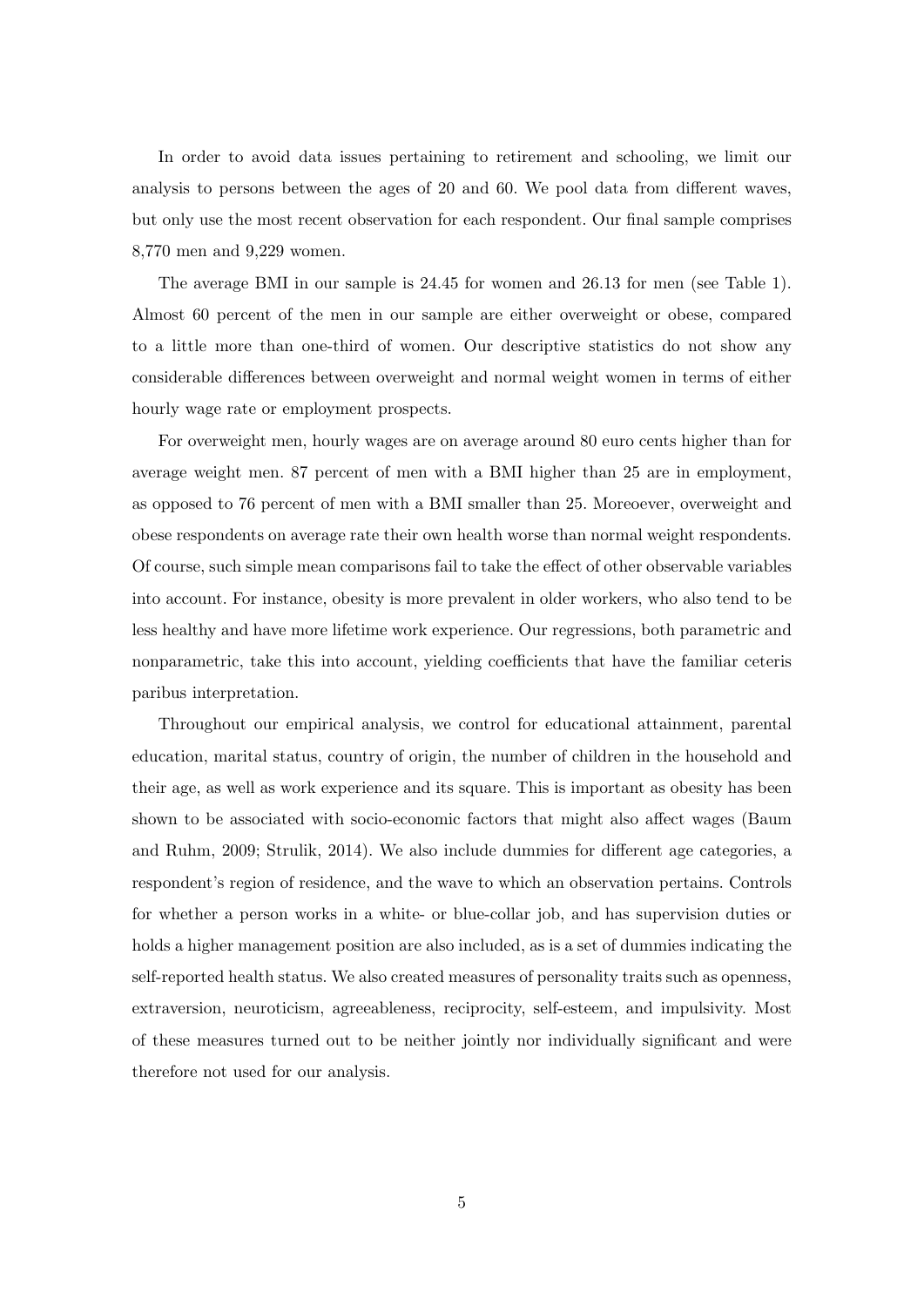### 3 Methodology

Our main tool of analysis is a generalized additive model (GAM) that allows for a semiparametric estimation of a regression model of the following form:

$$
Y_i = X_i \beta + f(BMI_i) + \epsilon_i \tag{1}
$$

where  $Y_i$  is the log of hourly wages of person i in our wage regression and an employment status dummy in our analysis of employment prospects. Our explanatory variable of interest,  $BMI_i$ , enters the model in a non-parametric fashion, whereas we assume a linear, parametric functional form for our control variables. This provides for a more flexible functional form that allows us to accommodate effect patterns that cannot be observed by simple linear regressions, even if they include quadratic or cubic terms.

Estimation is based on the backfitting algorithm described by Hastie and Tibshirani (1990) and explained in detail in Keele (2008). This approach involves an iterative process, based on partial residuals. We use  $\hat{\beta}_0 = \bar{Y}$  and  $\hat{f}_j = X_j$  for all j, as starting values, which are collected in matrix S<sup>j</sup> . In a first step, partial residuals are obtained for each variable using these starting values. For instance,  $\hat{e_p}^{X_1}$  is obtained as  $\hat{e_p}^{X_1} = Y_j - \sum_{j=2}^k S_j - \bar{Y}$ . In a second step, each partial residual is regressed on the corresponding  $X$ -column. That is  $\hat{e_p}^{X_1}$  is regressed on  $X_1, \hat{e_p}^{X_2}$  is regressed on  $X_2$ , etc.. The resulting coefficients are used to update matrix  $S_j$ , before the iteration starts over with step one. The procedure is repeated until the model converges in terms of infinitesimally small changes in the residual sum of squares. In a linear parametric setting the coefficients obtained using this iterative process will be the usual least squares estimates. In a semiparametric setting, the regression in step two is fitted using a smoother. More precisely, we use penalized cubic regression splines to smooth the estimated residuals on the BMI variable.

The smoothing parameter, which determines the number of knots, is chosen via generalized cross-validation (GCV). Loader (1999) points out that such automated smoothing, whereby the analysts do not have any control over the selection of the smoothing parameter, can lead to overfitting in some instances. Accordingly, he suggests adjusting the smoothing parameter using visual analysis. For our study, this turns out not to be necessary, given that overfitting is not an issue. To show this, we included a graph where we manually chose the bandwidth by rounding the bandwidth parameter yielded by GCV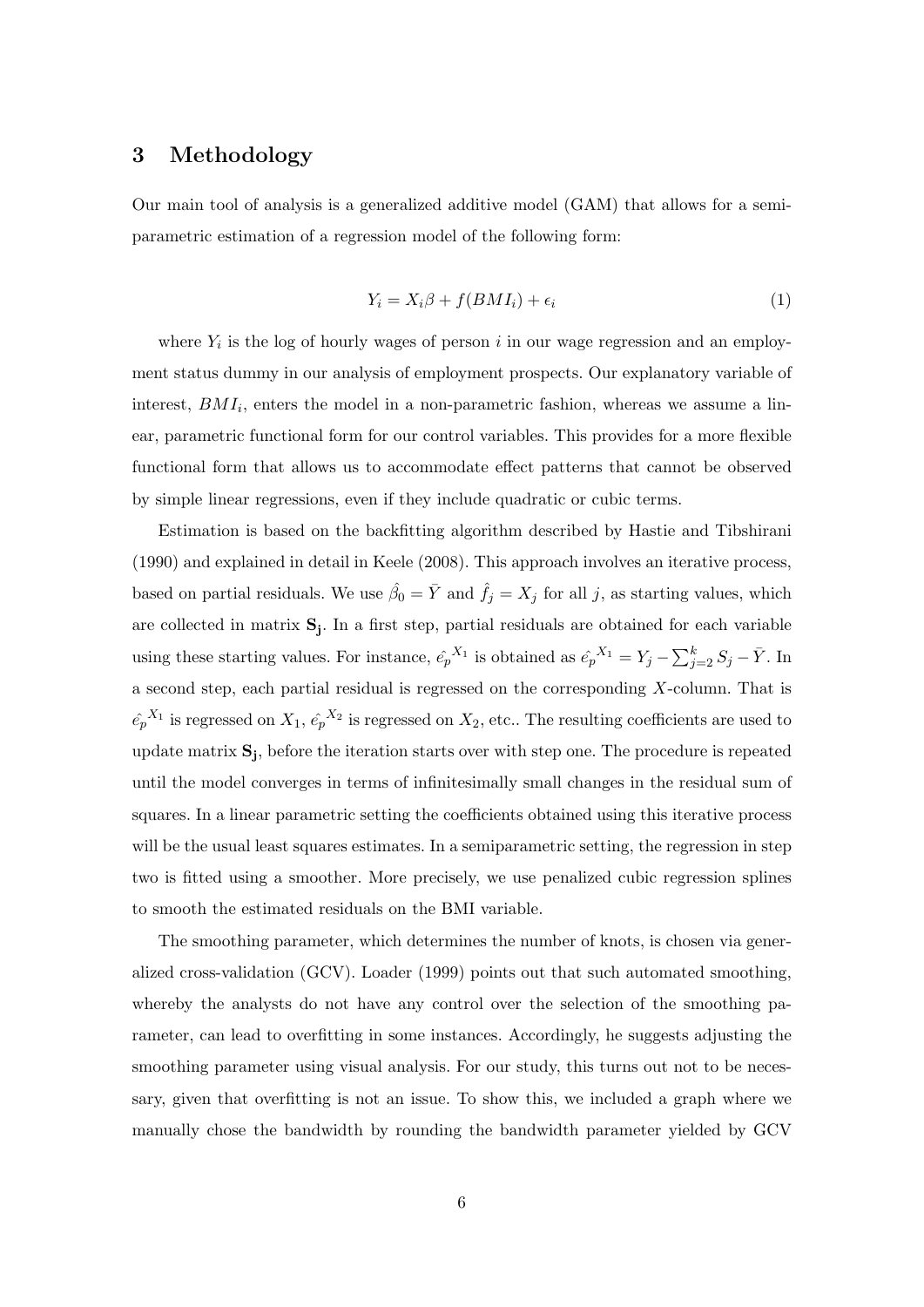up to its closest integer, alongside the graph yielded by GCV (see Figures 1 and 2). The differences between regressions with automated (GCV) bandwith selection and manual – some might argue – arbitrary bandwidth selection are negligible. Neither approach yielded patterns with large spikes or other irregularities. If anything, the GCV algorithm leads to slightly more conservative estimates of the relationship between wages and BMI. For the employment models that have a binary dependent variable, the same backfitting algorithm can be used in the context of an iterated, reweighed least squares regression, as outlined in Wood  $(2006).<sup>1</sup>$ 

A methodological concern that is often mentioned in the context of our research question is variable endogeneity. Both potential reverse causality and omitted relevant variables might bias our estimates. The most common strategy to deal with this problem is an instrumental variable regression. In this respect, a genetic predisposition (Norton and Han, 2008; Cawley, Han, and Norton, 2011) or the weight of family members (Brunello and D'Hombres, 2007, among others) is often used as an instrument. Proponents of this strategy cite an adoption study by Grilo and Poguegeile (1991) that appears to show no correlation between a common household environment and household members' BMI. However, considering that family members share a common socio-economic environment, the validity of such an instrument is not beyond doubt. Given the focus of our paper on bias caused by a misspecification of the functional form, we therefore deliberately refrain from applying the instrumental variable technique. Consequently, the results of this paper should not be interpreted as fully causal effects.

## 4 Empirical Results

Our empirical analysis consists of the following steps. In order to render our work comparable to others, we first run an OLS regression of log hourly wages on BMI. However, unlike many previous studies, we do not stop at this point. Instead, in a second step, we apply a semiparametric model to investigate whether the linear functional form masks important details about the relationship of interest. Third, we combine the semiparametric setup with stratification techniques in order to better isolate the channel through which bodyweight affects wages. Furthermore, we also subject our results to several robustness

<sup>&</sup>lt;sup>1</sup>The estimations were conducted using the mgcv package in R, which also calculates bias-adjusted variance-covariance matrices from which confidence bands can be derived.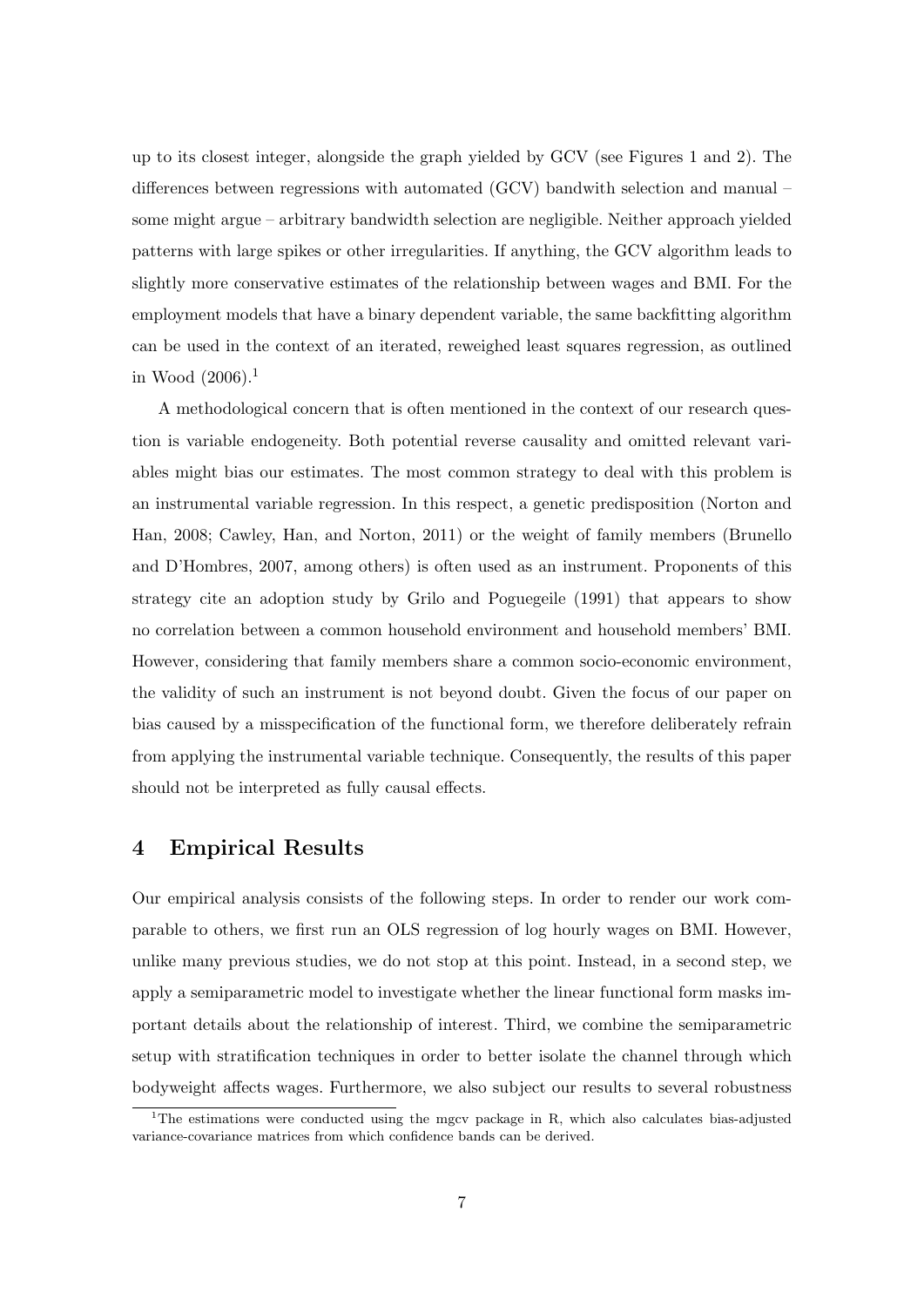checks. Finally, we also apply a semiparametric model to gain a better understanding about the relationship between bodyweight and employment.

#### 4.1 Bodyweight and Wages - Parametric Model Results

A regular, parametric OLS regression model of women's log-wages on the BMI variable indicates that a 1 point increase in BMI is associated with a decrease in wages of around 0.6 percent (see column (1) of Panel A in Table 2). This effect is highly significant and robust to the inclusion of controls for health and a standard-set of socio-economic variables. In a specification in which BMI enters the regression equation both linearly and quadratically, neither coefficient is statistically significant. At first glance, all signs point to a linear relationship between BMI and hourly wages of about the same magnitude as has been found in other countries.<sup>2</sup>

#### Insert Table 2 about here

Our OLS-findings for men are also very much in line with previous studies, which usually arrive at the result that men are not subject to any weight penalties or premiums in the labor market (Baum and Ford, 2004, among others). The BMI coefficient in our linear OLS specification is not statistically significant (see Panel B in Table 2), while the coefficients in our quadratic specification are barely statistically significant ( $p$ -values $< 0.1$ ).

#### 4.2 Bodyweight and Wages - Semiparametric Model Results

It initially appears that, similar to the findings for other countries, women in Germany are subject to an obesity wage penalty, whereas men are not. However, our semiparametric model of the form of equation (1) shows that a linear functional form fails to uncover important details.

#### Insert Tables 3 and 4 about here

First, note that the coefficients for the control variables are as expected (see Tables 3 and 4). For instance, college graduates earn higher wages, and log wages increase in age up to a point, while bad health is associated with adverse labor market outcomes. Naturally,

<sup>2</sup>To the best of our knowledge, Cawley, Grabka, and Dean (2005) have conducted the only nationally representative study on the relationship between physical characteristics and earnings in Germany. However, they did not analyse the effect of body weight on hourly wages or employment.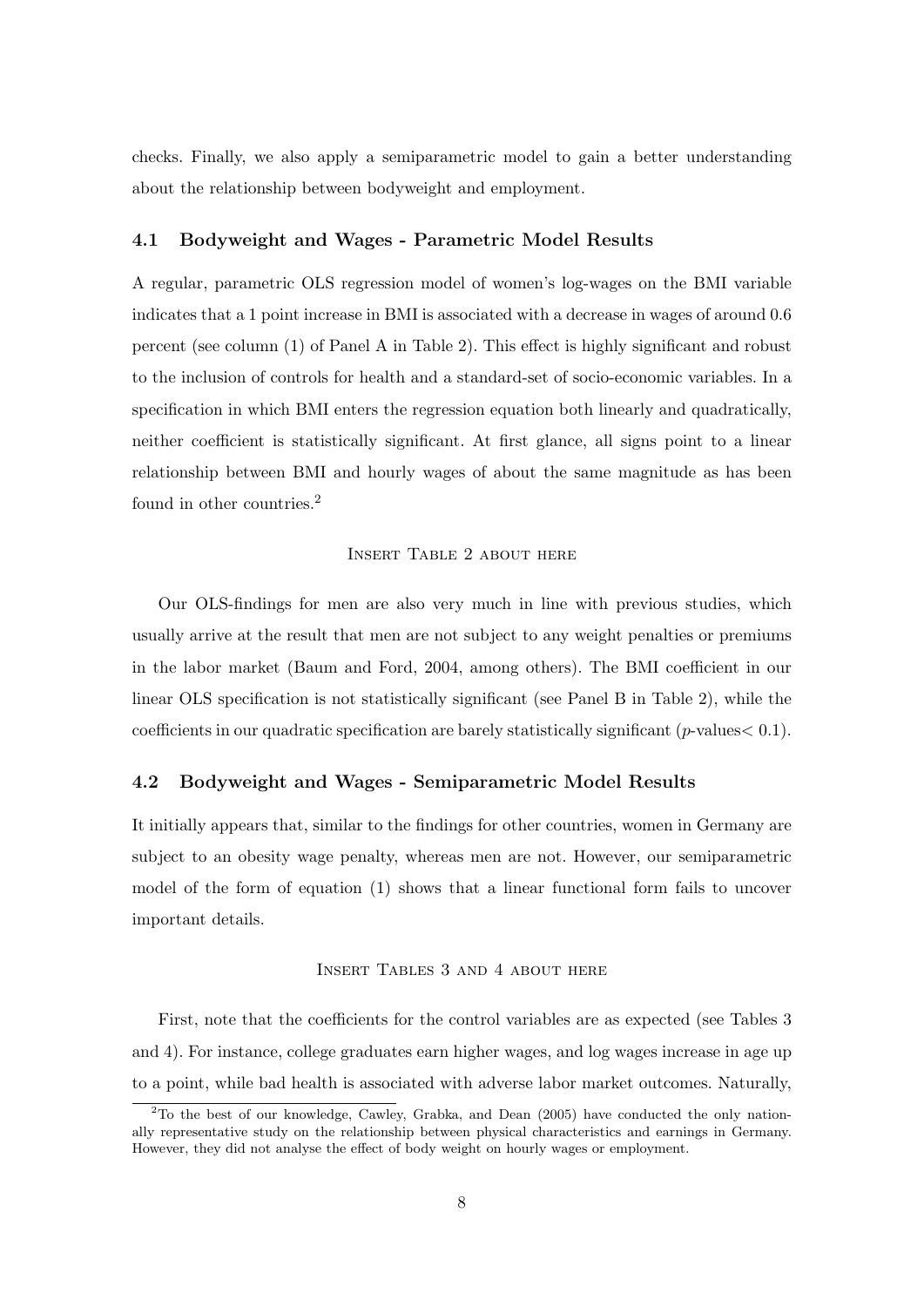we cannot report any coefficients for our main explanatory variable, BMI, as it enters the model nonparametrically.

Therefore, it should be interpreted graphically, using Figure 1 for women and Figure 2 for men. Our model indicates that women's wages peak at a BMI of around 21.5, and steadily decrease for higher body weight. This early peak is not consistent with the notion of an obesity wage penalty due to health constraints. In fact, there appears to be no penalty for obesity, but rather a wage premium for slim women. The size of these effects is also not negligible. The wage gap between the peak and the region where the relationship starts to level out amounts to around 12 percent. This effect cannot be attributed to health effects, given that we control for self-reported health. All this suggests that physical appearance is the driving force behind our results, as female slimness is generally deemed as attractive (Stearns, 2002).

#### Insert Figure 1 about here

For men, a regular OLS model also fails to uncover important details. Figure 2 provides evidence for wage penalties against men who are deemed too light. Wages then peak on a plateau that ranges from around BMI=23 well into a BMI range in which individuals are considered overweight or even obese. At first glance, one might suspect that men are simply held to different beauty standards. Obesity is not punished in terms of lower wages, but rather underweight men are. In fact, even men in the lower bounds of the normal weight range are subject to wage penalties. Such a result is consistent with previous findings, and is commonly referred to as the "portly banker" effect (Cawley, 2004), i.e. the notion that higher weight might reflect power and authority. Consequently, underweight men might lack such an aura. This explains wage differences of 7-8 percent between underweight men and those with BMIs within the forementioned plateau range.

#### Insert Figure 2 about here

Moreoever, the likelihhod ratio tests for the specifications for both men and women suggest that our semiparametric regressions differ significantly from parametric linear or quadratic setups (see  $p$ -values in bottom row of Table 2). Accordingly, it required the flexibel functional form of our semiparametric model to uncover the true relationship between hourly wages and bodyweight.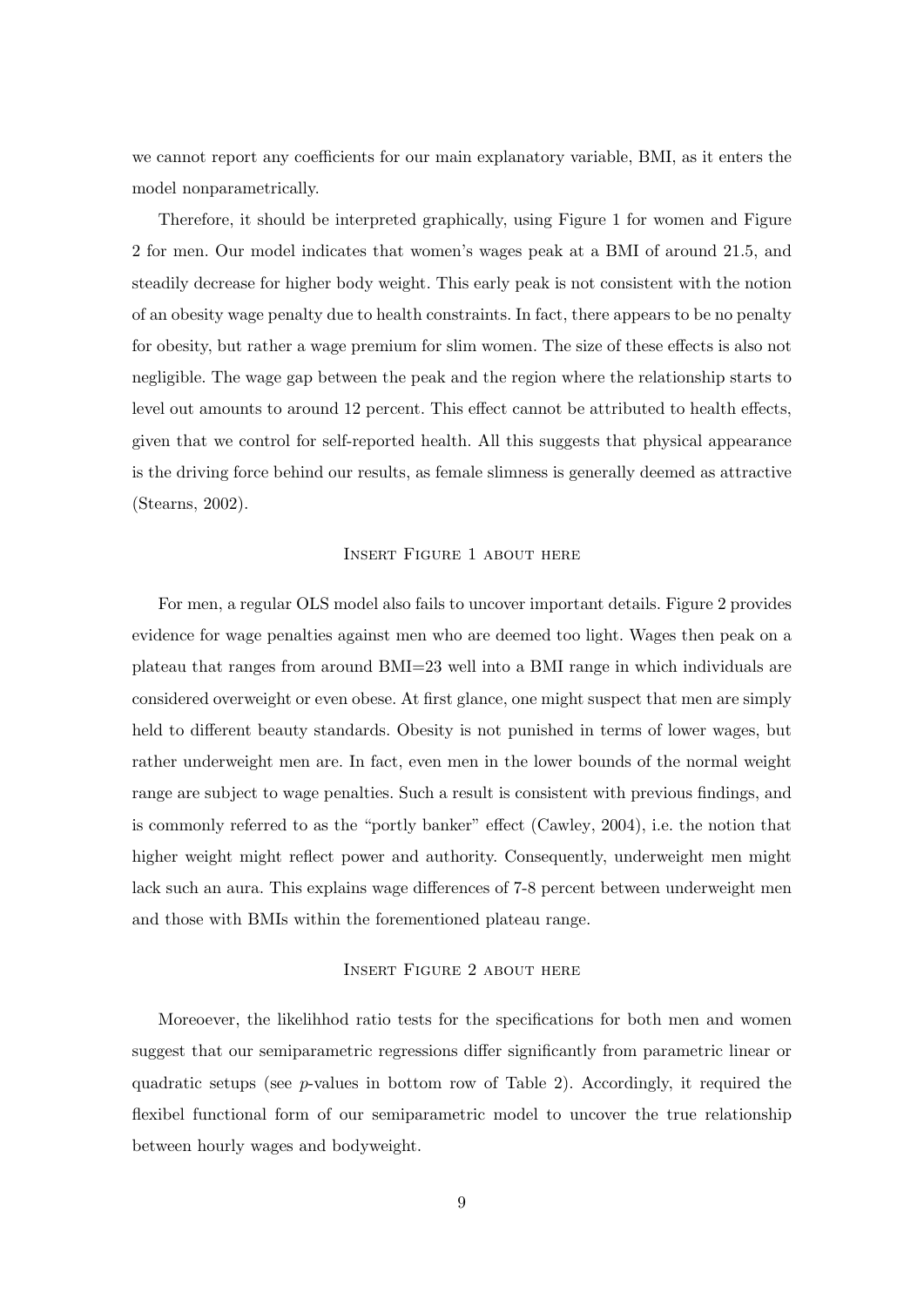#### 4.3 Bodyweight and Wages - Stratification Results

The previous section has already hinted that physical attractiveness is the main channel through which bodyweight affects female wages. We find further support for this hypothesis by stratifying our sample by occupational type. Looks tend to be more important in whitecollar occupations, within which employees interact with customers and coworkers more frequently. There is some evidence that good looks might be an asset in such circumstances (Hamermesh and Parker, 2005, among others). On the other hand, beauty is presumably less important in blue-collar occupations.

Our results suggest that the previously described pattern more-or-less holds for women in white-collar occupations (see bottom left of Figure 1), but not for women in blue-collar jobs. That is, wages for women in white-collar occupations peak at a BMI of about 22 and subsequently decrease in body weight. The semiparametric specification statistically significantly differs from both a linear and quadratic specification (see p-values for the LR-Test in the bottom row of Panel A in Table 2), which consequently fail to detect the same pattern.

For women in blue-collar jobs, the semiparametric results resemble the results of a linear regression model. In fact, our backfitting algorithm suggests a linear fit. Even if we manually force some non-linearity on the regression, the resulting line has little curvature (see bottom right of Figure 1). A likelihood ratio test also fails to reject the hypothesis that the parametric and semiparametric model come to the same result at any reasonable significance level. That is, higher bodyweight is strictly negatively associated with wages in blue-collar jobs.<sup>3</sup>

Stratification by occupational category also provides further insights regarding the apparent wage penalty against slender men. We find that there is essentially no effect of body weight on the wages of men in white-collar occupations. The semiparametric regression line in the bottom left graph in Figure 2 is somewhat bumpy, although the corresponding confidence intervals are sufficiently large to fit a horizontal line through them. A likelihood ratio test confirms that the semiparametric specification does not add much value compared to linear OLS  $(p$ -value=0.079). However, body weight very much appears to affect the wages of men in blue-collar occupations (see bottom right graph of

<sup>&</sup>lt;sup>3</sup>The coefficients for the control variables are reported separately for women in white- and blue-collar jobs in columns (2) and (3) of Table 3.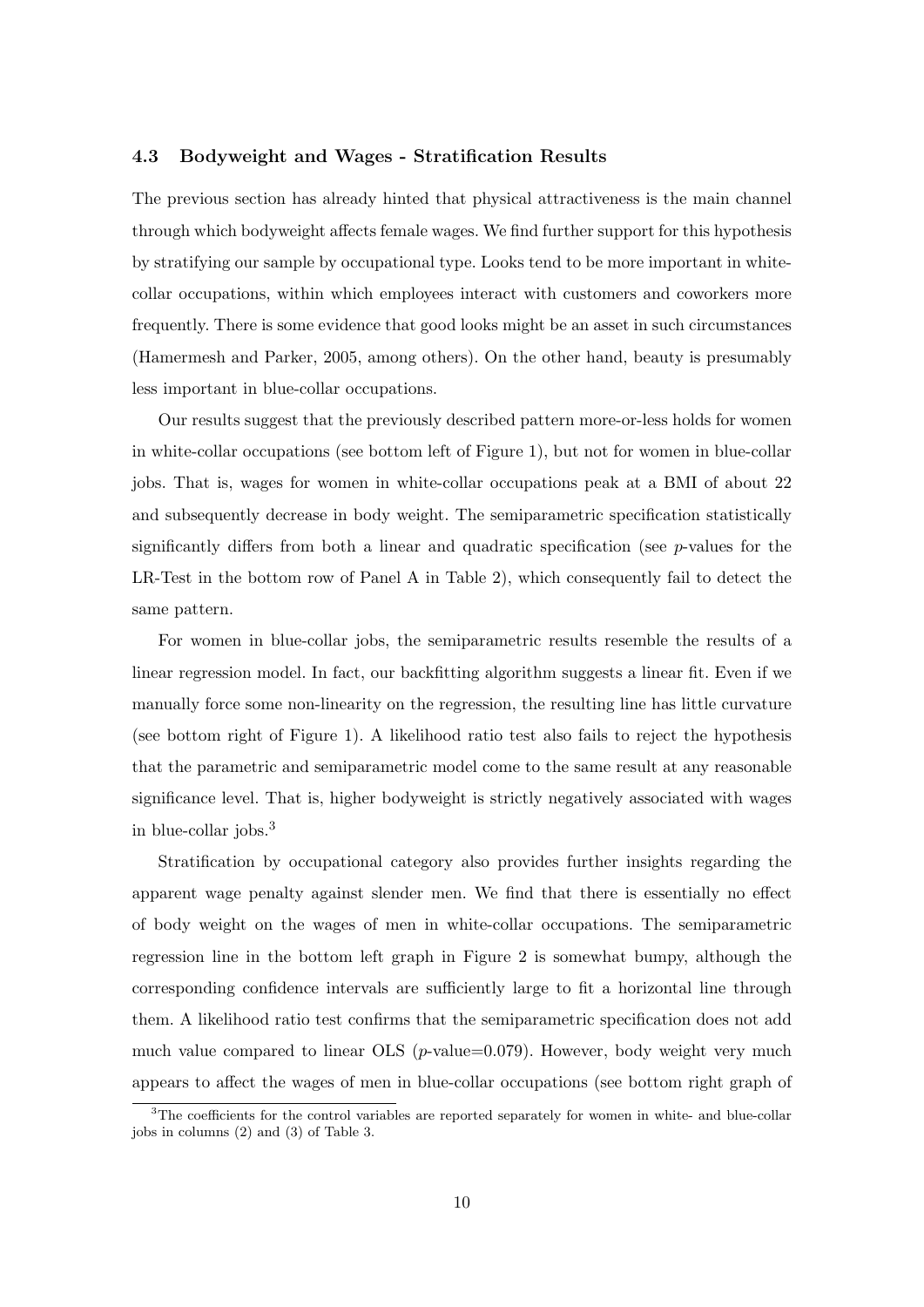Figure 2). In fact, the underweight penalty that we observe for the full sample appears to be mainly driven by blue-collar workers. Additional weight is associated with steep increases in the hourly wage rate within the normal weight range. Wages peak at a BMI of around 24, and subsequently level out. A likelihood ratio test indicates that the true pattern is better picked up by a semiparametric regression than a quadratic specification  $(p$ -value=0.012), which predicts a wage peak at BMI=30.15.

Put differently, body weight does not affect the wages of men in white-collar jobs, although it affects the wages of men in blue-collar occupations in the form of the aforementioned underweight penalty. In fact, even men at the lower bound of the normal weight category are subject to small wage penalties. This suggests that fitness and strength (and not different beauty standards) might be the driving forces behind this relationship. After all, such traits rarely matter in white-collar occupations. On the other hand, a higher BMI might well reflect more muscle mass, which tends to be productivity raising in blue-collar occupations. This story would be consistent with the results of Wada and Tekin (2010), who do not distinguish between blue- and white-collar jobs but have found that larger muscle mass is positively associated with male wages.

#### 4.4 Bodyweight and Wages - Robustness Checks

Applying a semiparametric model and stratification techniques have provided us with a fresh look at the weight penalty. Our analysis suggests that bodyweight affects wages for women through good looks, which are generally associated with low bodyweight and are particularly valuable in white-collar occupations. Underweight and low weight men are subject to slimness penalties in blue-collar jobs, presumably because their stature does not provide them with the required strength in such occupations. We put these findings to three distinct robustness checks.

#### 4.4.1 Grip Strength

In order to test our hypothesis of a fitness premium for men in blue-collar occupations, we include a measure of grip strength into our semiparametric regression model. Respondents in the GSOEP were asked to squeeze a bar as hard as they could with one hand. The exercise was repeated for both hands and the maximum pressure exerted was recorded as a respondent's handgrip strength. This grip strength has been shown as a valid predictor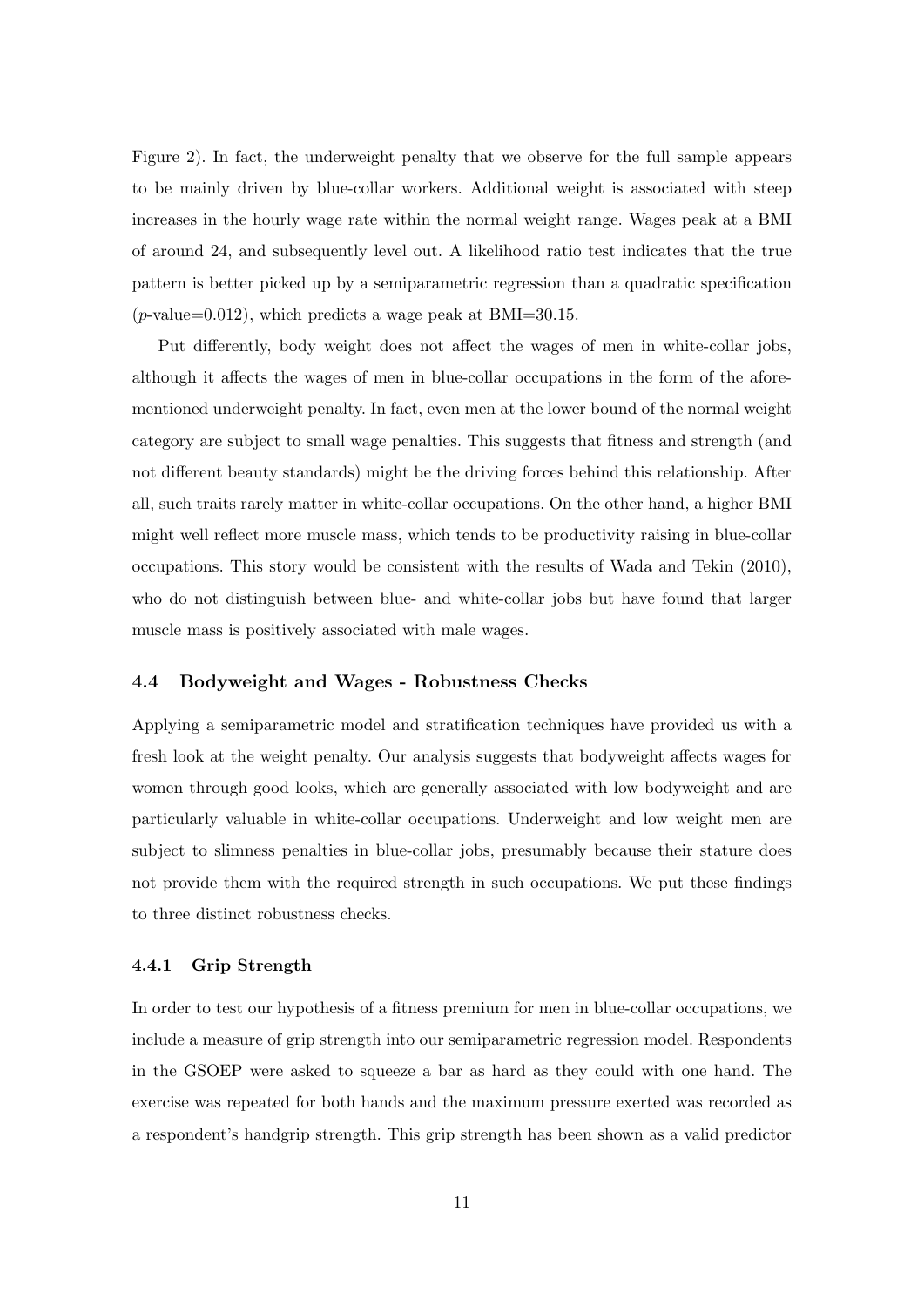not just of health and mortality risks in general, but also of overall muscular strength (Gale, Martyn, Cooper, and Sayer, 2007; Metter, Talbot, Schrager, and Conwit, 2002). When we include this measure into our semiparametric regression model for blue-collar workers, we find that BMI and wages are no longer correlated with each other. In particular, the underweight penalty disappears, which is what we would expect, given that a lower BMI should no longer reflect a lack of strength or fitness after controlling for muscle strength. However, the results of this specification should be interpreted with caution as grip strength per-se turns out not to be a significant predictor of wages. Moreover, the grip strength control was only available for a subsample  $(n = 492)$  that might no longer be representative for the overall (blue-collar) population (see column  $(4)$  of Table 4).<sup>4</sup>

#### 4.4.2 Occupational Categories

As a second robustness check, we explicitly classify jobs into occupations in which physical attractiveness might be productivity-enhancing, thus potentially explaining the wage premium for low BMI women. For this purpose, we use code from the Dictionary of Occupational Titles (DOT), which assigns each occupation a code that contains information on the typical relationship with other people in that job. A job can primarily involve either "mentoring" (e.g. a reverend), "negotiating" (e.g. a manager), "instructing" (e.g. a professor), "supervising" (e.g. a ship officer), "diverting" (e.g. a performing artist),"persuading" (e.g. a salesman), "serving" (e.g. a waiter),"speaking, signaling" (e.g. an engineer) or "taking instructions, helping" (e.g. a construction worker). All jobs that fall into a DOT category other than the last-mentioned are categorized as jobs whereby appearance might be productivity-enhancing.<sup>5</sup> We run separate semiparametric regressions for employees in both job categories. The results are virtually identical to those from our white-collar / blue-collar stratification (see Figure 3). This is unsurprising given that looks are deemed productivity-enhancing in around 77 percent of white-collar jobs.

<sup>&</sup>lt;sup>4</sup>We observe a statistically significant positive effect of the grip strength measure on the wages of women in blue-collar jobs. However, the sample size  $(n=143)$  is too small to consider this conclusive evidence (see column (4) of Table 3). For both men and women in white-collar jobs, the result of the grip test is not found to be associated with wages.

<sup>&</sup>lt;sup>5</sup>We also run a specification where occupations that mainly involve "speaking, signaling" were also excluded from this category, with the results being qualitatively the same.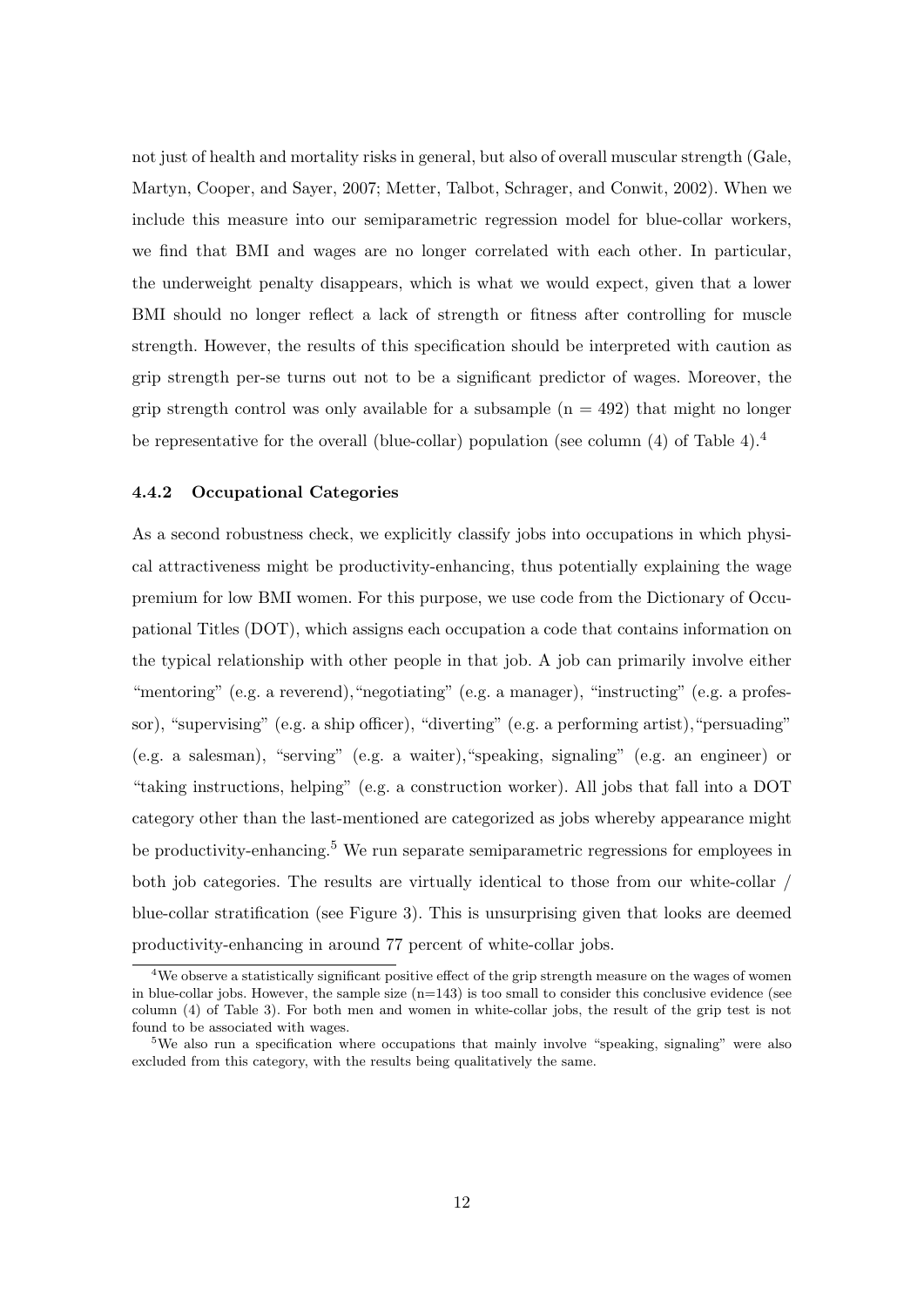#### 4.4.3 Fat Free Mass and Body Fat

As a final robustness check, we follow an approach pioneered by Wada and Tekin (2010) and construct two more explicit measures of body composition: fat free mass (FFM) and body fat (BF). Wada and Tekin (2010) accessed the NHANES III survey, which gathered exact measures of both FFM and BF using bioelectrical impedance analysis. They subsequently regressesd these outcomes on respondent information concerning age, weight, and height, as well as polynomails of these measures. It turned out that these variables are very good predictors of both FFM and BF, and thus proxies for FFM and BF can also be constructed for other data sets using the coefficients reported by Wada and Tekin (2010) in their study.<sup>6</sup>

While BF mainly consists of fat tissues, FFM is often referred to as "lean mass" and mostly comprises muscle and bone. Therefore, a larger FFM therefore reflects strength and physical fitness. Given our society's beauty standards, higher BF is likely to be deemed physically unattractive, especially for women (Stearns, 2002). This allows us to put the hypotheses of a wage premium for slim – and on average more attractive – women and a wage penalty against slim – and on average weaker – men to an additional test.

#### Insert Tables 5 about here

We use FFM and BF as main explanatory variables instead of BMI, and rerun the wage equation. Column 1 of Panels A and B, respectively, in Table 5, indicates that our OLS results for the overall samples of women and men have the expected signs, and are consistent with Wada and Tekin's (2010) results. A 1kg increase in FFM is associated with an hourly wage increase of around 0.7 percent for women (men: 0.5 percent), while a 1kg increase in BF is associated with a decrease in hourly wages of around 0.6 percent (men: 0.7 percent). We also run the wage regressions separately for different types of occupations, controlling for respondent health and other standard socio-economic controls. For women in white-collar occupations, only BF is a significant (negative) predictor of wages. For women in blue-collar jobs, FFM also plays a role (see column (4) of Panel A in Table 5). Again, this is consistent with our hypothesis that women in white-collar jobs are subject to looks-based discrimination. However, it should be noted that the inclusion of a control for whether the person is in a managerial position renders the BF coefficient insignificant.<sup>7</sup>

 ${}^{6}$ For a thorough discussion of this approach, see Wada and Tekin (2010).

<sup>7</sup>This could be interpreted as evidence for coworker or supervisor discrimination. We find that women with higher BF are indeed less likely to be in a position with managerial responsibilities. While a deeper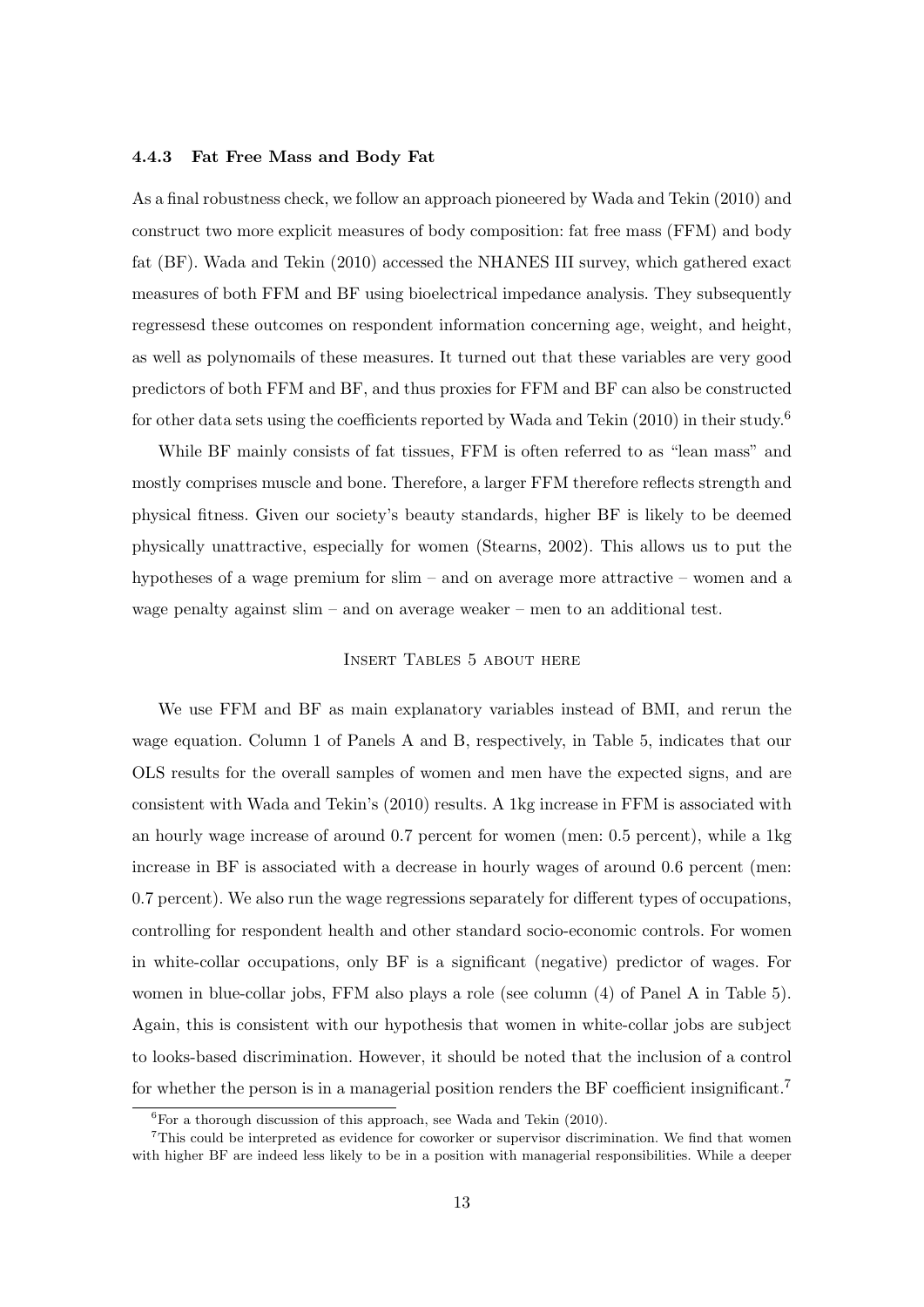For men, the results of this exercise are also consistent with our expectation of a fitness premium. In blue-collar occupations, a larger FFM is positively and significantly associated with higher wages (see column 4 in Panel B of Table 5), whereas higher BF does not have adverse effects. More surprisingly, such a positive, albeit much weaker  $(p$ -value=0.073), relationship between wages and FFM can also be found for men in white-collar occupations (see column 3 of Panel B in Table 5).

#### Insert Figure 4 about here

Note that a semiparametric model does not yield any improvements over the linear specification: in virtually all panels of Figure 4, the backfitting algorith chooses either a linear specification or a very low bandwith. Hence, a linear, parametric specification, such as OLS, is appropriate in this setting.

Overall, this application of Wada and Tekin's (2010) approach should be treated with some caution. After all, we use estimates from a US study to construct our measures for a somewhat different population. In particular the FFM proxy might be a little too large. The average male FFM in our sample was 74, compared to 63 in Wada and Tekin's (2010) study.<sup>8</sup> Nevertheless, this robustness test yields some interesting results that appear to be consistent with our two main findings, namely that looks drive the results for women, while it is physical strength that matters most for men.

# 4.5 Bodyweight and Employment: Parametric vs. Semiparametric Models

The semiparametric estimation technique of our GAM is also applied to the categorical outcome, which is employment. The dependent variable in this estimation is a dummy that adopts a value of 1 if a person is either self-employed or working for an employer, and zero otherwise. It should be noted that generalized linear models (GLMs) such as probit or logit models are still linear and parametric in their functional form. Only the application of the link function, such as the normal cumulative distribution in a probit model, induces some degree of non-linearity.

Insert Table 6 about here

investigation of this issue is beyond the scope of this paper, the aforementioned results are available from the authors on request.

<sup>8</sup>No such differences exist for women and the BF proxy.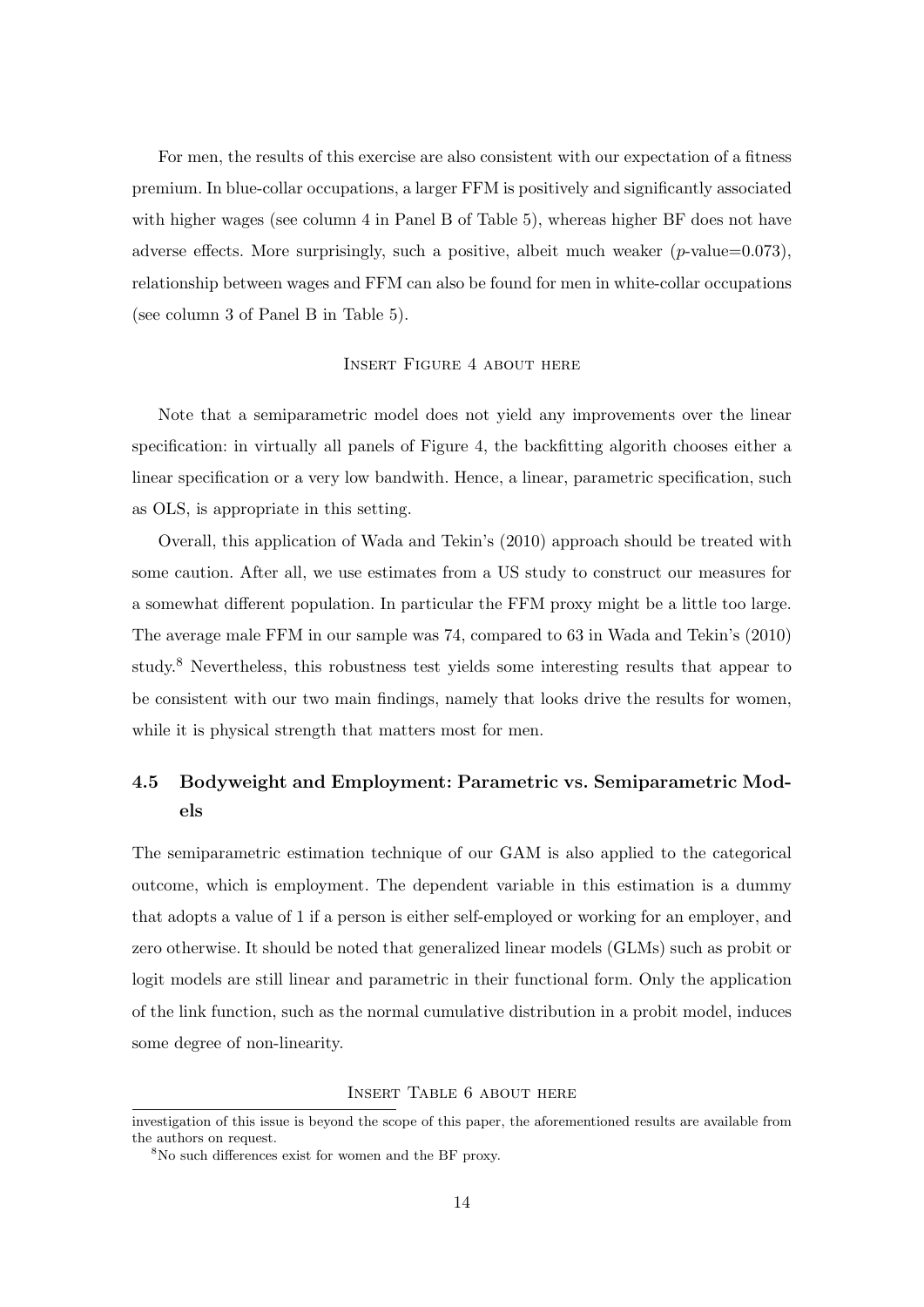As would be expected, coefficients for the control variables are very similar in size across our GLMs and GAM (see Table 6), although the GAM, for which the coefficients are displayed in columns (3) and (7) of Table 6, tends to somewhat inflate the standard errors. However, our results suggest that the linear functional form assumptions mask important relationships between the dependent variable and our main explanatory variable of interest. A regular probit model, whose marginal effects are provided by column (1) of Table 6, would have suggested that the employment probability for women continuously declines with increased weight (see bottom graph of Figure 3). However, our GAM suggests that the pattern observed for wages also applies to employment probabilities to some degree. The probability of being in employment is highest for women with a BMI of around 23.5, and then decreases in additional body weight. Accordingly, similar to wages, employment propensity peaks way before the clinical threshold of obesity. A likelihood ratio test suggests that the non-parametric model significantly improves the fit ( $p$ -value $<0.01$ ) compared to probit models with linear or quadratic BMI parameters (see bottom row of Table 6 for the exact  $p$ -values). Note that it is best practice to use the untransformed scale (top panel in Figure 5) for visual analysis. Applying the link function can lead to distortions in the form of linearity (Keele, 2008). This also appears to be somewhat true in our case. When we transform our predictions into odds-ratios (see middle panel in Figure 5), the confidence intervals decisively increase, although pronounced differences remain between the GAM and the GLM results.

#### Insert Figure 5 about here

For men, the differences between the GAM and a quadratic GLM specification are less obvious. The likelihood ratio test provides only weak evidence for an improvement in fit by a GAM ( $p$ -value=0.052). Therefore, we conclude that the quadratic GLM model, whose coefficients are displayed in column (6) of Table 6, has the appropriate functional form. Very much like the GAM (see top graph in Figure 5), it suggests that bodyweight is positively associated with employment probabilities, albeit diminishingly so, with a peak is reached close to the obesity threshold. On the other hand, a regular GLM model, would have predicted employment prospects to steadily increase in body weight (see bottom graph of Figure 5 and coefficients in column (1) of Table 6).

It is noteworthy how much the results for employment resemble those for wages: both women's wages (in particular in white-collar jobs) and employment probabilities peak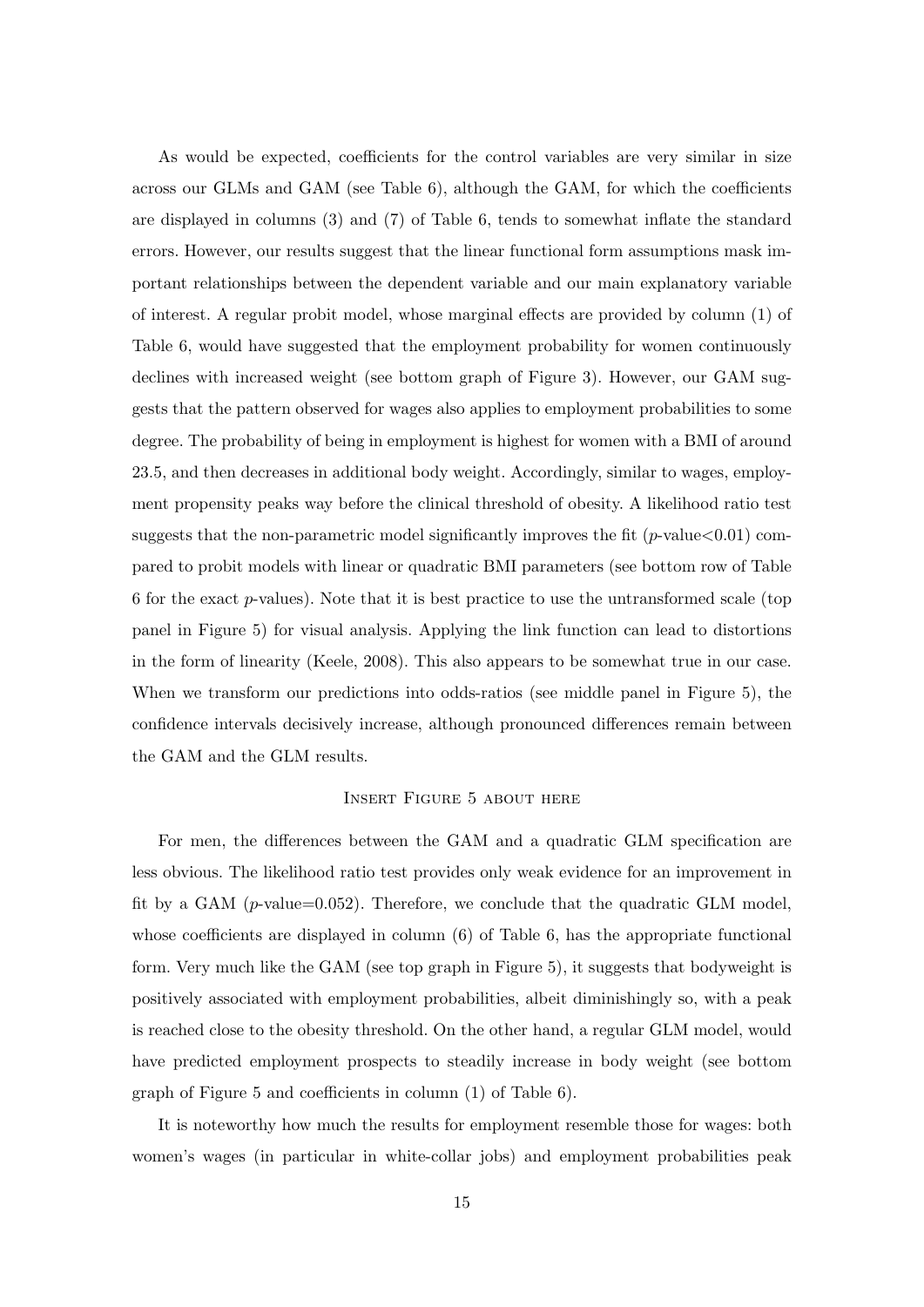markedly before the obesity threshold, while both wages (in particular in blue-collar jobs) and employment probabilities are lower for men in the lower weight regions. This suggests that bodyweight affects employment and wages through the same channels, namely looks (for women) and strength (for men).

We also conducted a robustness check using the measures for fat free mass (FFM) and body fat (BF), as introduced in the previous section, instead of BMI in the employment equation (see columns (4) and (8) of Table 6). Similar to the wage equation, our cross validation algorithm suggests a linear function form. Hence, a parametric, regular probit model appears to be appropriate when these measures are used. Such a regression produces the result that (at the population means) an extra kg of BF is associated with a 0.35 percent lower employment probability for women, whereas no such effect is found for men. On the other hand, an extra kg of FFM is associated with 0.23 percent higher employment probabilities for men, and has no effect on women's employment prospects. This reflects further evidence in favor of our finding that the effect of bodyweight on wages and employment operates through the same mechanism: there is a looks-based "slimness premium" for women, and strength-based "slimness penalty" for men.

## 5 Conlcusion and Discussion

Our semiparametric regression model allows us to uncover wage and employment effects of bodyweight that are not observable through linear or dummy variable regressions. Virtually all previous studies (Conley and Glauber, 2006; Atella, Pace, and Vuri, 2008, just to mention a few) on this issue have stressed the importance of an "obesity penalty" (Averett and Korenman, 1996) for women's labor market outcomes. On the other hand, our approach, suggests that this notion is missing the point; we find that a "slimness premium" exists, rather than an obesity penalty. This is more than a subtle difference for several reasons. First, we can rule out health and health benefits (Bhattacharya and Bundorf, 2009) as the main reasons for an impact of bodyweight on wages, given that women's wages peak at BMI levels that cannot possibly reflect health constraints. Second, our findings indicate that women with BMIs that are most consistent with societal standards of physical attractiveness earn the highest wages. By combining semiparametric regression with stratification techniques, we manage to further qualify this finding. In particular, we uncover that the slimness premium is only prevalent in occupations where looks are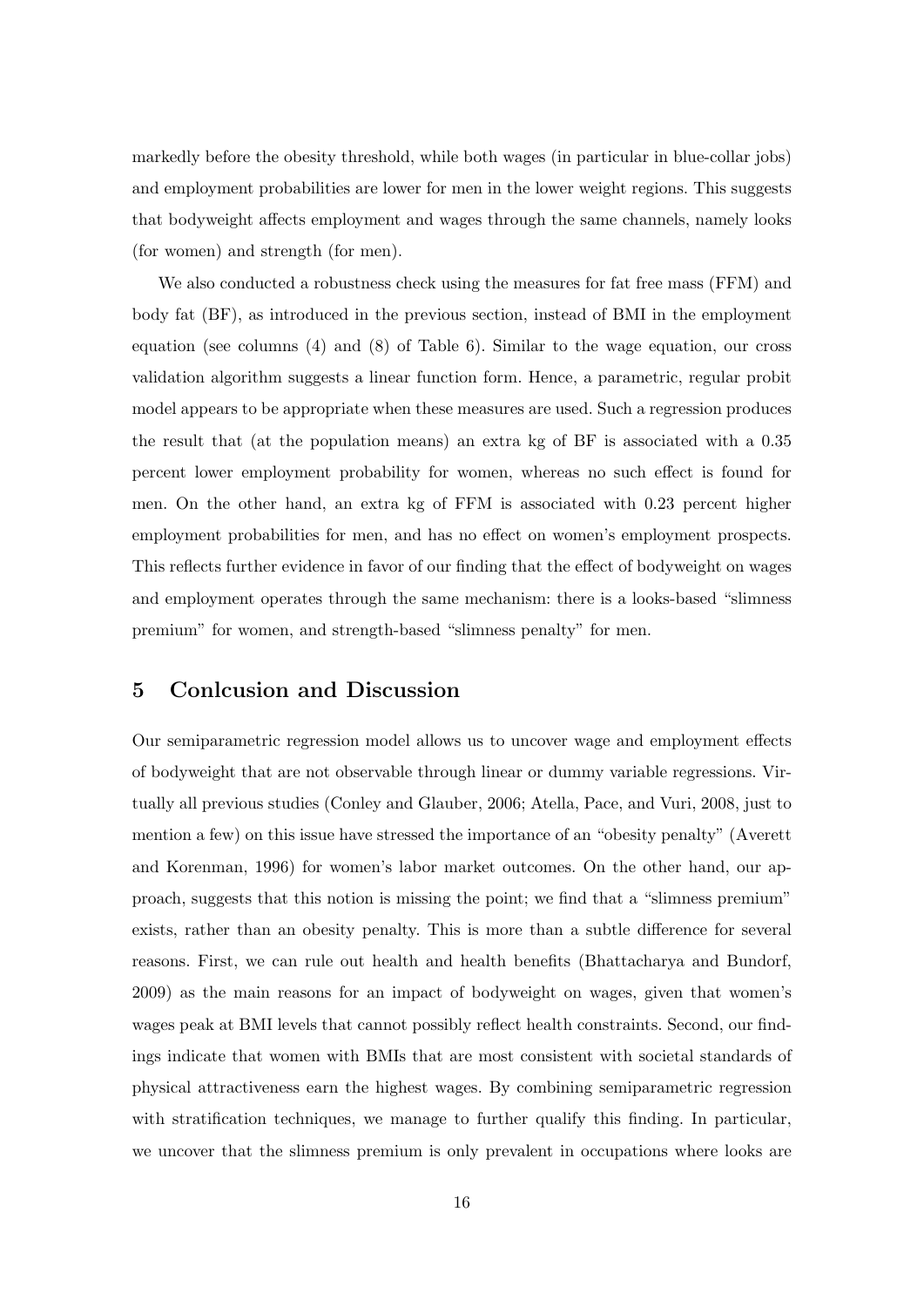likely to be productivity-enhancing such as white-collar jobs. While these findings support Hamermesh and Biddle (1994) in that beauty matters in the labor market, our results stand in contrast with their finding of across the board employer discrimination.

Our results for men suggest that strength rather than looks is the driving force. Our flexible functional form reveals that the wage premium for overweight men found in some previous studies (Cawley, Grabka, and Dean, 2005, among others), masks what is really an "underweight penalty". Again, this is more than a subtle difference. For instance, Cawley (2004) and McLean and Moon (1980) were indicative of a "portly banker" effect, i.e. higher body weight reflecting power and authority, which consequently enhance wages in all occupations. On the other hand, our study suggests that male body weight only matters in blue-collar occupations. In such jobs, a low body mass index tends to reflect a lack of muscular strength, causing lower wages.

We are the first to apply a generalized additive model (GAM) to uncover non-linear effects of body mass on employment prospects. While a regular, quadratic probit model appears to do a good job of capturing non-linearity for men, a semiparametric approach adds significant value in the employment regression for women. Here, we also find that female labor prospects peak at BMI values far below the levels that define overweight or even obesity. This finding casts further doubt on the notion of obesity's adverse effects on labor market outcomes via the health channel. As for men, the exact opposite is true, i.e. job prospects increase with body weight, albeit with decreasing returns, indicating that in this case bigger is indeed better.

There are some other, important lessons to be learned from our study. First, somewhat unconventional channels through which obesity can affect labor market outcomes should receive further attention, particular the role of muscle strength. If possible, innovative measures, such as the grip strength test should be used. To the best of our knowledge, Lundborg, Nystedt, and Rooth (2010) is the only study to have done so. Second, our analysis suggests that effect-heterogeneity greatly matters. After all, we find very distinct effects for men and women, as well as persons in white- and blue-collar jobs. Sample stratification techniques are therefore advisable. Finally, it is highly recommended to use flexible functional forms as provided by generalized additive models. Recent software implementations of the underlying algorithms into R and SAS should ease the use of these models. At the very least, researchers should allow for non-linearity using polynomials in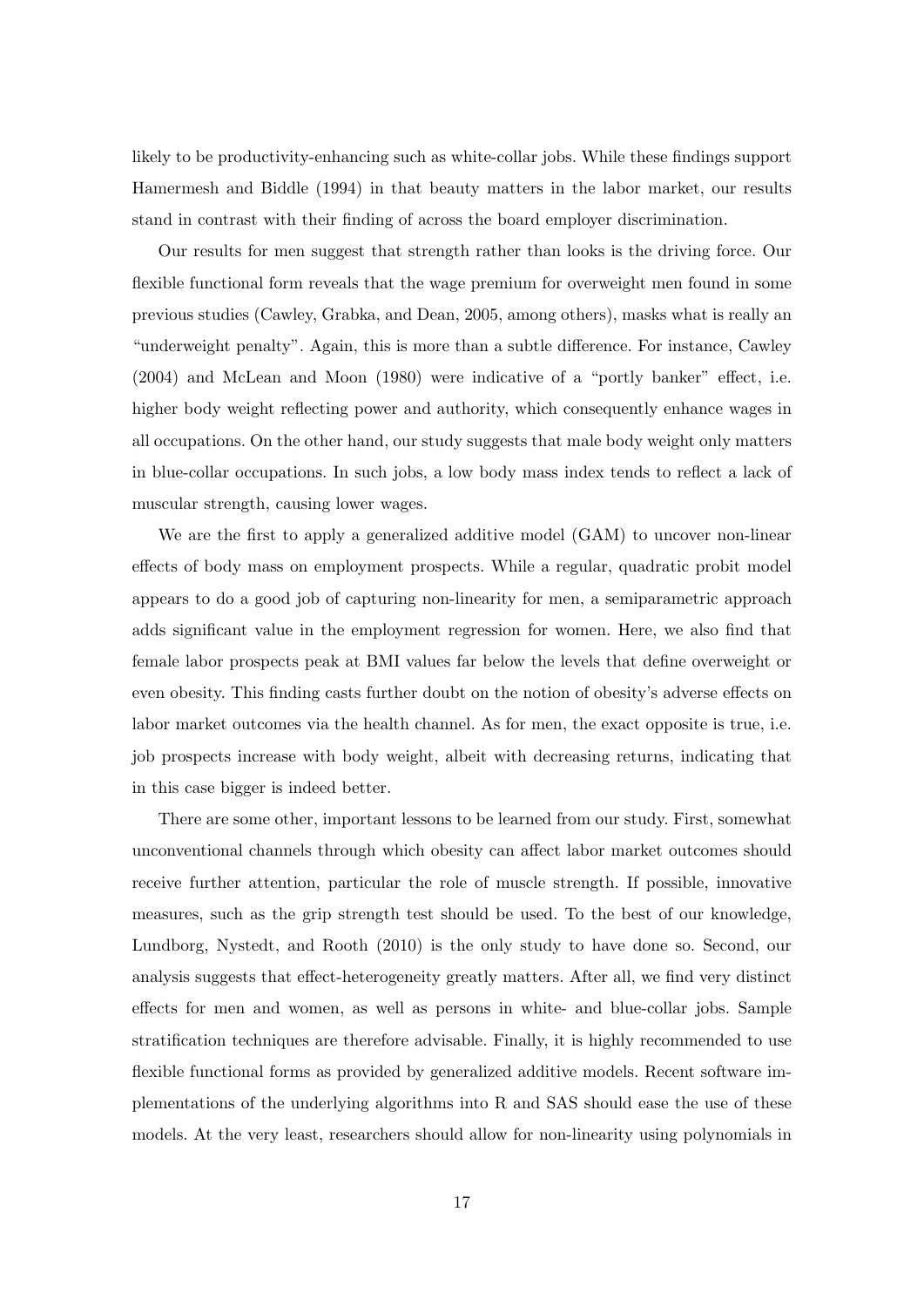a regular OLS-setting. Otherwise, they might fail to uncover complex relationships that are common in labor and health economics.

Future research should strive to better understand how exactly the wage premium for slim women operates.<sup>9</sup> For instance, a dataset with more detailed information on a person's work place environment might help to single out occupations in which slimness might be particularly productivity-enhancing, as well as whether customer or coworker discrimination are more important. In the same vein, the effects of obesity on occupational sorting should receive more attention. Another, related avenue of future research pertains to employer provided incentives for healthier body weight as recently pioneered by Cawley and Price (2013).

 $\overline{^{9}D}$ ragone and Savorelli (2012) provide a theoretical model that could serve as a starting point.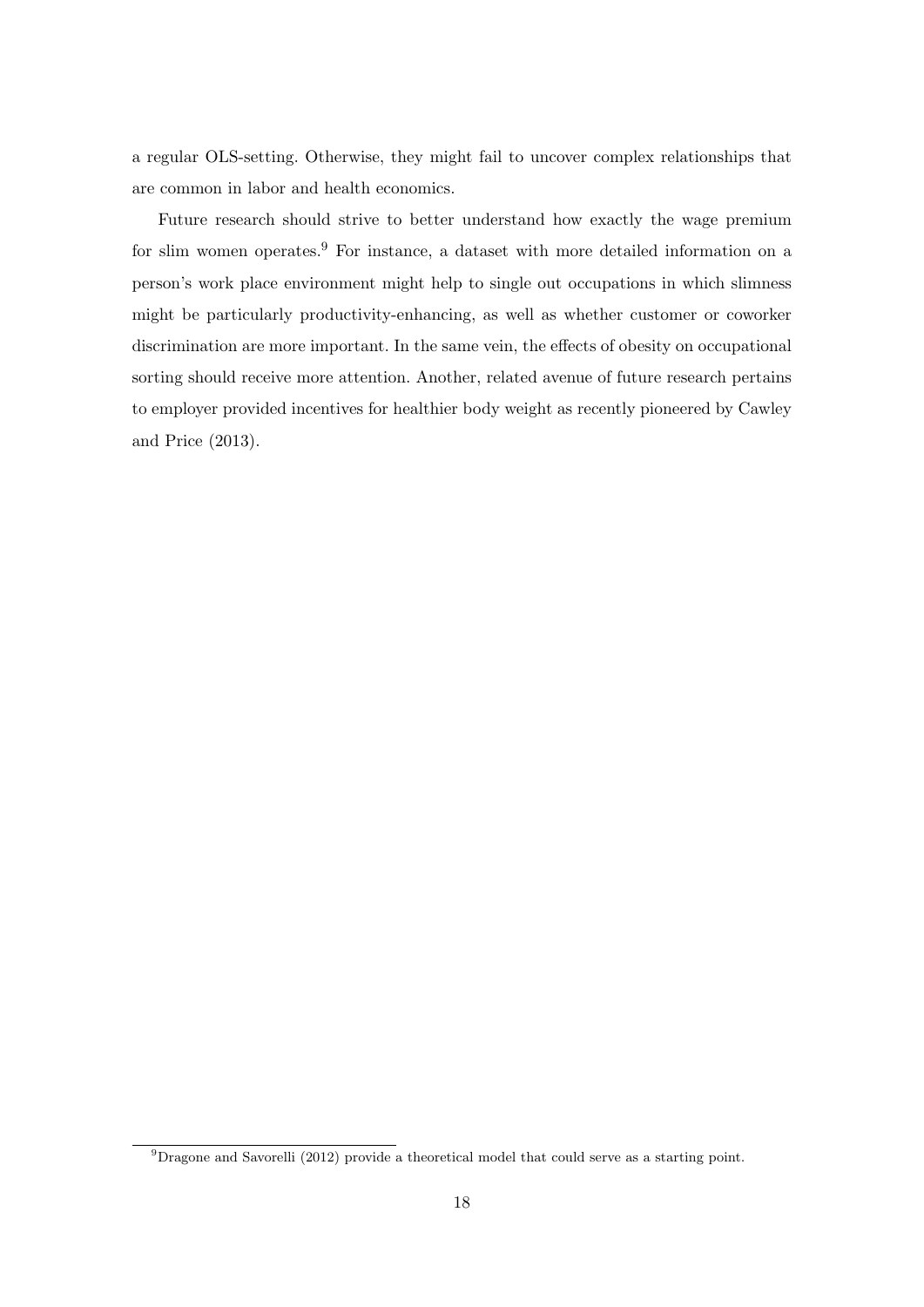### References

- Allison, D., K. R. Fontaine, J. E. Manson, J. Stevens, and T. B. VanItallie (1999): "Annual deaths attributable to obesity in the united states," Journal of the American Medical Association, 282(16), 1530–1538.
- Atella, V., N. Pace, and D. Vuri (2008): "Are employers discriminating with respect to weight?," Economics & Human Biology,  $6(3)$ ,  $305-329$ .
- AVERETT, S., AND S. KORENMAN (1996): "The Economic Reality of the Beauty Myth," The Journal of Human Resources, 31(2), 304–330.
- BAUM, C. L., AND W. F. FORD (2004): "The wage effects of obesity: a longitudinal study," Health Economics, 13(9), 885–899.
- Baum, C. L., and C. J. Ruhm (2009): "Age, socioeconomic status and obesity growth," Journal of Health Economics, 28(3), 635–648.
- BHATTACHARYA, J., AND M. K. BUNDORF (2009): "The incidence of the healthcare costs of obesity," Journal of Health Economics, 28(3), 649–658.
- Bound, J., C. Brown, and N. Mathiowetz (2001): "Measurement Error in Survey Data," in Handbook of Econometrics, ed. by J. Heckman, and E. Leamer, vol. 5, chap. 59, pp. 3705–3843. North-Holland Publishing, Oxford.
- Brunello, G., and B. D'Hombres (2007): "Does body weight affect wages?," Economics & Human Biology,  $5(1)$ , 1–19.
- Burkhauser, R. V., and J. Cawley (2008): "Beyond BMI: The value of more accurate measures of fatness and obesity in social science research," Journal of Health Economics, 27(2), 519–529.
- Caliendo, M., and W.-S. Lee (2013): "Fat Chance! Obesity and the Transition from Unemployment to Employment," *Economics and Human Biology*, 11(2), 121–133.
- Cawley, J. (2004): "The Impact of Obesity on Wages," The Journal of Human Resources, 34(2), 451–474.
- Cawley, J., and S. Danziger (2005): "Morbid obesity and the transition from welfare to work," Journal of Policy Analysis and Management, 24(4), 727–743.
- Cawley, J., M. M. Grabka, and R. L. Dean (2005): "A Comparison of the Relationship Between Obesity and Earnings in the US and Germany," Schmollers Jahrbuch, 125, 119–129.
- Cawley, J., E. Han, and E. C. Norton (2011): "The validity of genes related to neurotransmitters as instrumental variables," Health Economics, 20(8), 884–888.
- Cawley, J., and J. C. Maclean (2012): "Unfit for Service: The Implications of Rising Obesity for Us Military Recruitment," Health Economics, 21(11), 1348–1366.
- Cawley, J., and C. Meyerhoefer (2012): "The medical care costs of obesity: An instrumental variables approach," Journal of Health Economics, 31(1), 219–230.
- Cawley, J., and J. A. Price (2013): "A case study of a workplace wellness program that offers financial incentives for weight loss," Journal of Health Economics,  $32(5)$ , 794–803.
- Conley, D., and R. Glauber (2006): "Gender, Body Mass, and Socioeconomic Status: New Evidence from the PSID," in The Economics Of Obesity (Advances in Health Economics and Health Services Research), ed. by K. Bolin, and J. Cawley, vol. 17, pp. 253–275. Emerald Group Publishing Ltd.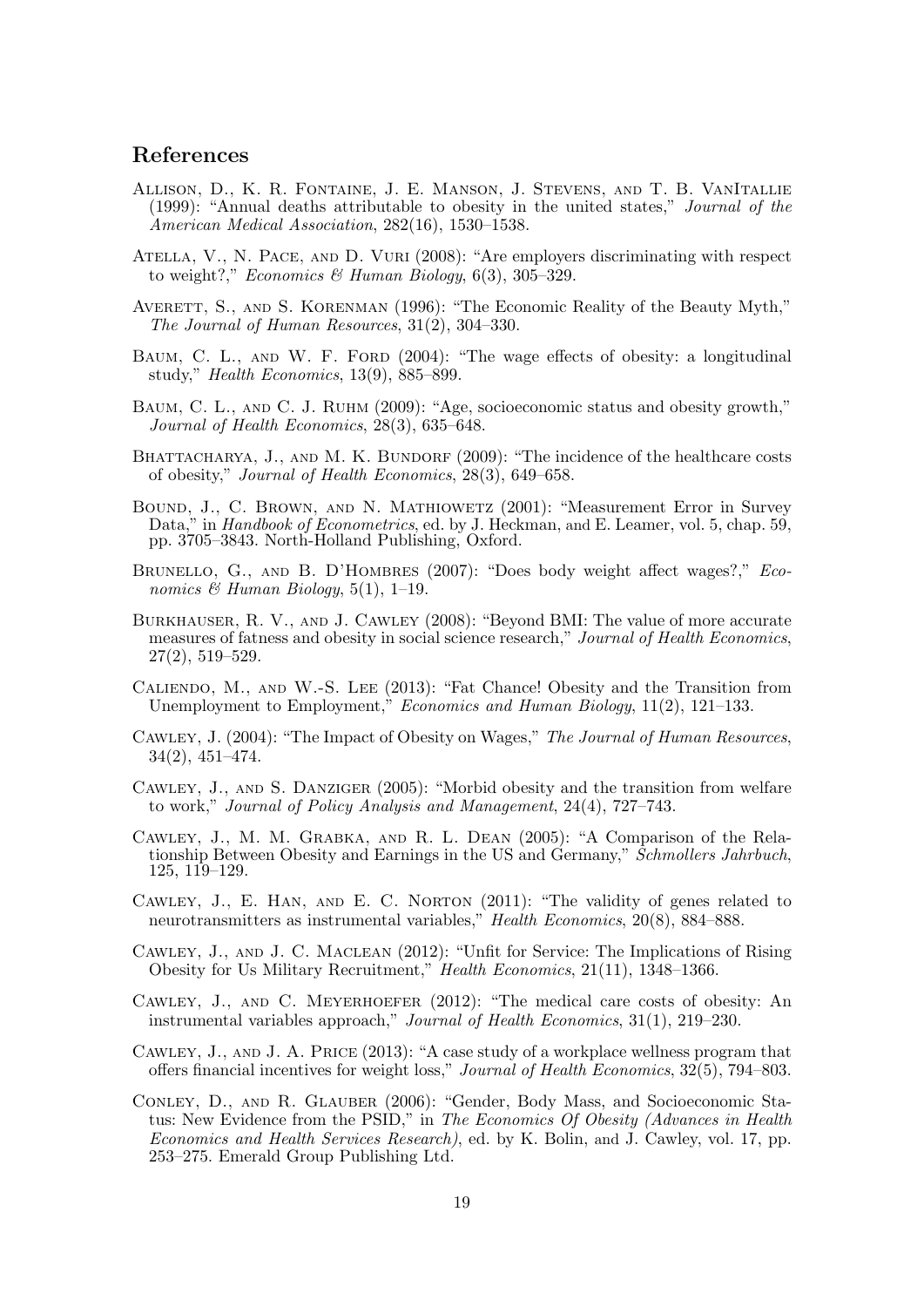- DRAGONE, D., AND L. SAVORELLI (2012): "Thinness and obesity: A model of food consumption, health concerns, and social pressure," Journal of Health Economics, 31(1), 243–256.
- Gale, C. R., C. N. Martyn, C. Cooper, and A. A. Sayer (2007): "Grip Strength, Body Composition, and Mort," International Journal of Epidemiology, 36, 228–235.
- Garcia, J., and C. Quintana-Domeque (2006): "Obesity, Employment and Wages in Europe," The Economics of Obesity, 17, 187–217.
- Gregory, C. A., and C. J. Ruhm (2011): "Where Does the Labor Market Penalty Bite?," in *Economic Aspects of Obesity*, ed. by M. Grossman, and N. H. Mocan, chap. 11, pp. 315–347. Chicago University Press, Chicago.
- GREVE, J. (2008): "Obesity and labor market outcomes in Denmark," *Economics & Hu*man Biology, 6(3), 350–362.
- GRILO, C. M., AND M. F. POGUEGEILE (1991): "The Nature of Environmental Influences on Weight and Obesity - A Behavior Genetic Analysis," Psychological Bulletin, 110(3), 520–537, Times Cited: 118.
- HAMERMESH, D. S., AND J. E. BIDDLE (1994): "Beauty and the Labor Market," The American Economic Review, 84(5), 1174–1194.
- Hamermesh, D. S., and A. Parker (2005): "Beauty in the Classroom: Instructors' Pulchritude and Putative Pedagogical Productivity," Economics of Education Review, 24(4), 369–376.
- HAN, E., E. C. NORTON, AND S. C. STEARNS (2009): "Weight and wages: fat versus lean paychecks," Health Economics, 18(5), 535–548.
- HASTIE, T., AND R. TIBSHIRANI (1990): Generalized Additive Models: T. J. Hastie and R.J. Tibshirani. Chapman & Hall.
- Hildebrand, V., and P. Van Kerm (2010): "Body Size and Wages in Europe A Semi-Parametric Analysis," Ceps working paper, CEPS, Luxembourg.
- Johansson, E., P. Backerman, U. Kiiskinen, and M. Helivaara (2009): "Obesity and labour market success in Finland: The difference between having a high BMI and being fat," Economics & Human Biology, 7(1), 36-45.
- Keele, L. (2008): Semiparametric Regression for the Social Sciences. Wiley.
- Lindeboom, M., P. Lundborg, and B. van der Klaauw (2010): "Assessing the impact of obesity on labor market outcomes," Economics & Human Biology,  $8(3)$ ,  $309-$ 319.
- LOADER, C. (1999): *Local Regression and Likelihood*. Springer.
- LUNDBORG, P., P. NYSTEDT, AND D.-O. ROOTH (2010): "No Country for Fat Men? Obesity, Earnings, Skills, and Health among 450,000 Swedish Men," Discussion Paper 4775, IZA, Bonn.
- MCLEAN, R. A., AND M. MOON (1980): "Health, obesity, and earnings," American Journal of Public Health, 70(9), 1006–1009.
- METTER, J. A., L. A. TALBOT, M. SCHRAGER, AND R. CONWIT (2002): "Skeletal Muscle Strength as a Predictor of All-Cause Mortality in Healthy Men," The journals of Gerontology. Series A, Biological Sciences and Medical Sciences, 57, B359–B365.
- Mocan, N. H., and E. Tekin (2011): "Obesity, Self-Esteem and Wages," in Economic Aspects of Obesity, ed. by M. Grossman, and N. H. Mocan. University of Chicago Press, Chicago.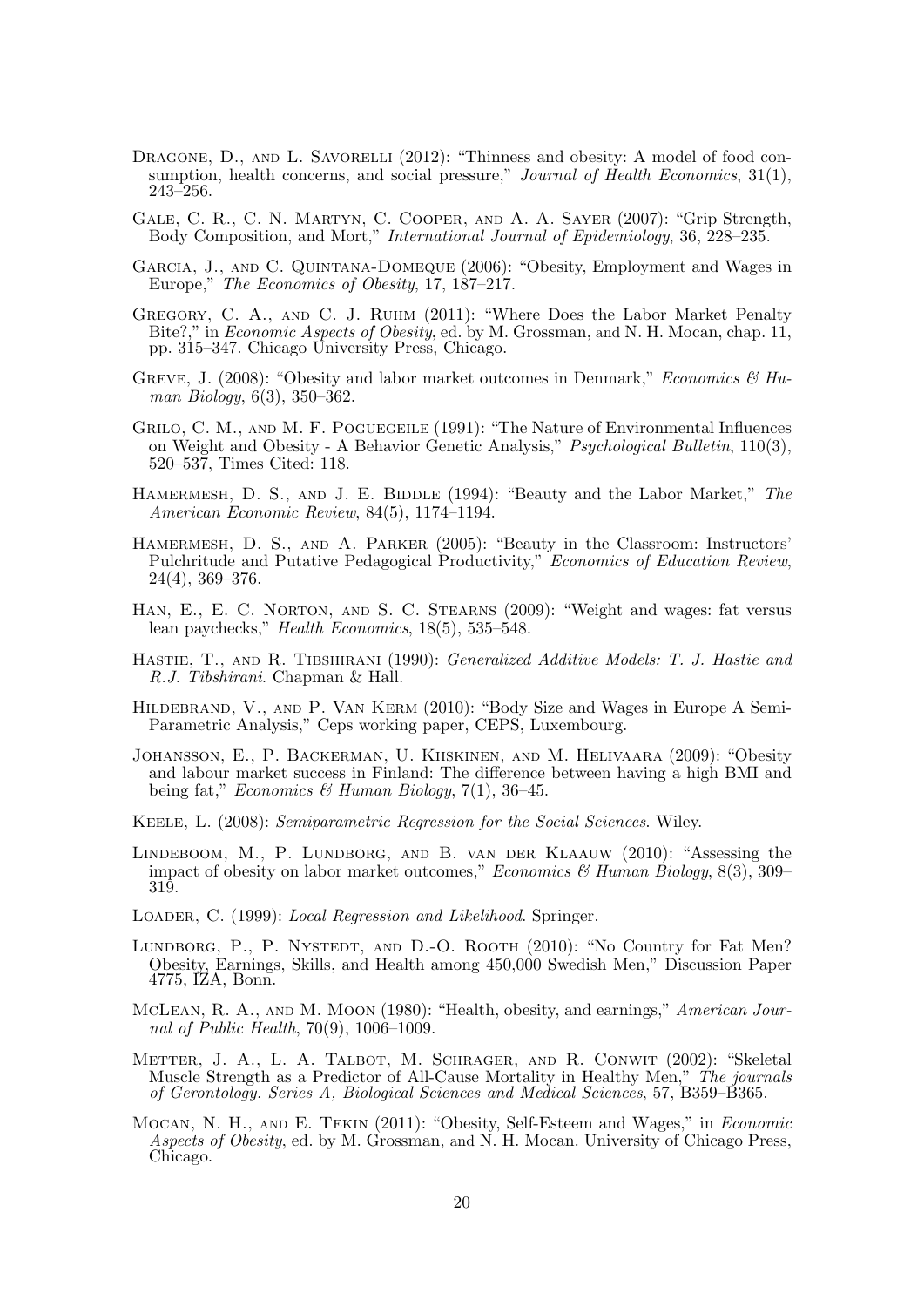- Mokdad, A., E. S. Ford, B. A. Bowman, W. H. Dietz, V. S. Bales, and J. S. Marks (2003): "Prevalence of obesity, diabetes, and obesity-related health risk factors, 2001," Journal of the American Medical Association, 289(1), 76–79.
- MORRIS, S. (2006): "Body mass index and occupational attainment," *Journal of Health* Economics, 25(2), 347–364.
- NORTON, E. C., AND E. HAN (2008): "Genetic information, obesity, and labor market outcomes," Health Economics, 17(9), 1089–1104.
- PARAPONARIS, A., B. SALIBA, AND B. VENTELOU (2005): "Obesity, weight status and employability: Empirical evidence from a French national survey," Economics  $\mathscr B$  Human Biology, 3(2), 241–258.
- Stearns, P. (2002): Fat History: Bodies and Beauty in the Modern West. New York University Press.
- STRULIK, H. (2014): "A mass phenomenon: The social evolution of obesity," *Journal of* Health Economics, 33, 113–125.
- Tao, H.-L. (2008): "Attractive Physical Appearance vs. Good Academic Characteristics: Which Generates More Earnings," Kyklos, 61(1), 114-133.
- WADA, R., AND E. TEKIN (2010): "Body composition and wages," Economics  $\mathcal{B}$  Human Biology, 8(2), 242–254.
- WHO (2000): "Obesity: Preventing and Managing a Global Epidemic," Discussion paper.
- WOOD, S. (2006): *Generalized Additive Models: An Introduction with R*. Taylor & Francis Group.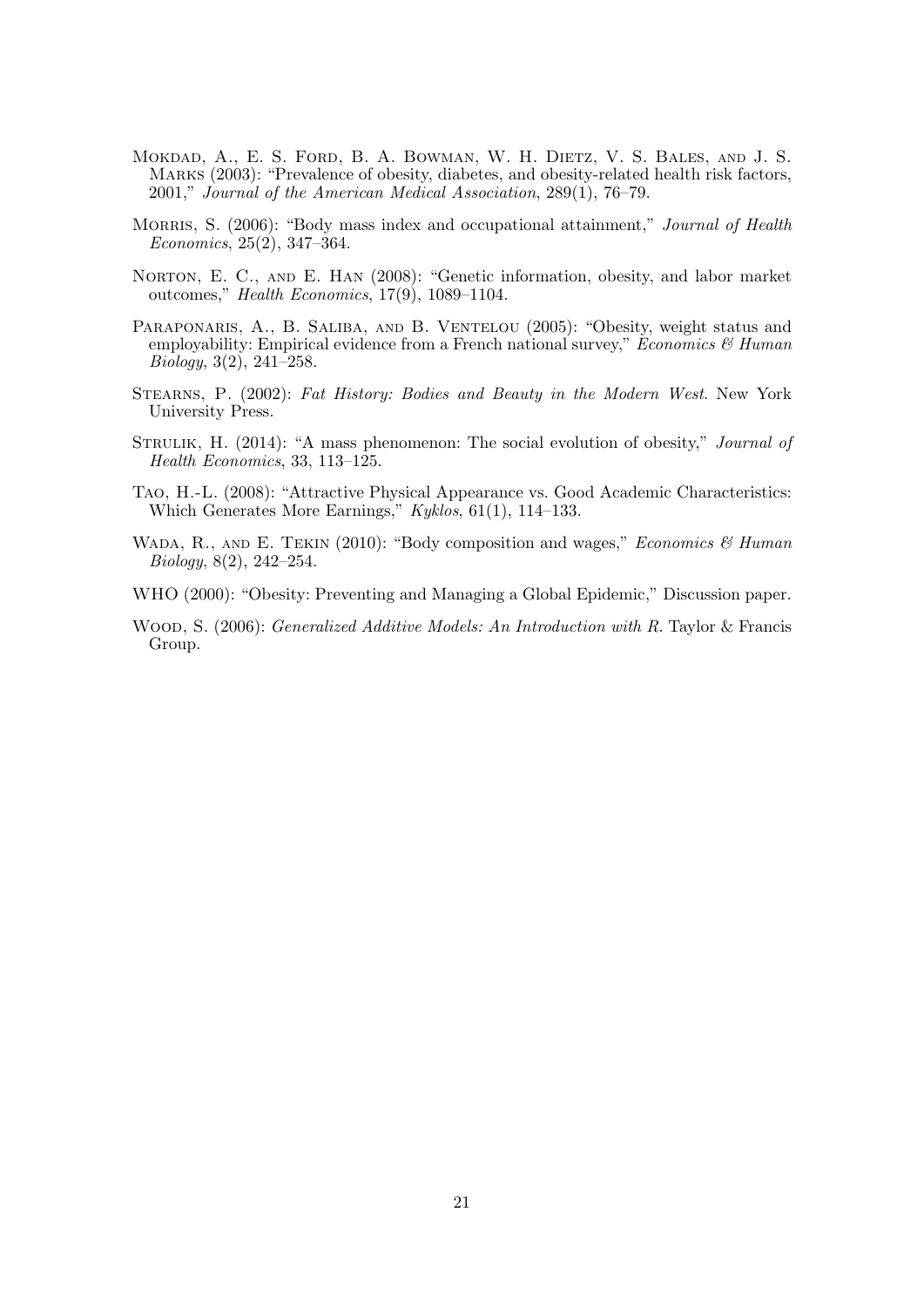# Tables and Figures

|                                |                      | Women            |                     |                  | Men                  |                  |
|--------------------------------|----------------------|------------------|---------------------|------------------|----------------------|------------------|
|                                | Full Sample          | BMI < 25         | BMI>25              | Full Sample      | BMI < 25             | BMI>25           |
| BMI                            | 24.445               | 21.679           | 29.269              | 26.132           | 22.822               | 28.623           |
|                                | (4.646)              | (1.938)          | (4.008)             | (3.983)          | (1.649)              | (3.362)          |
| Weight in kg                   | 67.765               | 60.552           | 80.341              | 84.243           | 74.001               | 91.951           |
|                                | (13.188)             | (6.837)          | (12.116)            | (14.119)         | (7.694)              | (12.901)         |
| Height in cm                   | 166.531              | 167.0481         | 165.628             | 179.474          | 179.954              | 179.113          |
|                                | (6.279)              | (6.221)          | (6.279)             | (6.999)          | (6.971)              | (6.999)          |
| Obese                          | 0.118                |                  |                     | 0.144            |                      |                  |
|                                | (0.323)              |                  |                     | (0.351)          |                      |                  |
| Overweight                     | 0.246                |                  |                     | 0.426            |                      |                  |
|                                | (0.431)              |                  |                     | (0.495)          |                      |                  |
| Underweight                    | $.037\,$             |                  |                     | $0.006\,$        |                      |                  |
|                                | (0.190)              |                  |                     | (0.078)          |                      |                  |
|                                |                      |                  |                     |                  |                      |                  |
| Hourly Wage in Euros           | 11.402               | 11.492           | 11.251              | 14.093           | 13.593               | 14.407           |
|                                | (8.734)              | (8.465)          | (9.169)             | (11.426)         | (11.937)             | (11.084)         |
| Employed                       | 0.708                | 0.707            | 0.709               | 0.825            | 0.761                | 0.873            |
|                                | (0.455)              | (0.455)          | (0.454)             | (0.38)           | (0.426)              | (0.334)          |
|                                |                      |                  |                     |                  |                      |                  |
| Age                            | 40.169               | 38.448           | 43.169              | 39.942           | 36.487               | 42.543           |
|                                | (10.555)             | (10.646)         | (9.69)              | (10.642)         | (11.079)             | (9.508)          |
| Number of Kids in Household    | 0.649                | 0.667            | $0.619\,$           | 0.621            | 0.552                | 0.673            |
|                                | (0.929)              | (0.930)          | (0.928)             | (0.936)          | (0.905)              | (0.955)          |
| Number of Kids Younger than 16 | 0.405                | 0.416            | $\,0.384\,$         | $0.378\,$        | 0.341                | 0.405            |
|                                | (0.491)              | (0.493)          | (0.486)             | (0.485)          | (0.474)              | (0.491)          |
| Married                        | 0.604                | 0.555            | 0.690               | $0.566\,$        | 0.429                | 0.669            |
|                                | (0.489)              | (0.497)          | (0.462)             | (0.496)          | (0.495)              | (0.471)          |
| German                         | 0.921                | 0.927            | $0.910\,$           | 0.924            | 0.933                | $0.917\,$        |
|                                | (0.27)               | (0.261)          | (0.286)             | (0.265)          | (0.25)               | (0.276)          |
| 3rd Tier School Degree         | $0.211\,$            | $0.176\,$        | 0.271               | $\,0.264\,$      | 0.227                | $\,0.292\,$      |
|                                | (0.408)              | (0.381)          | (0.444)             | (0.441)          | (0.419)              | (0.455)          |
| 1st Tier School Degree         | 0.313                | 0.363            | 0.227               | 0.339            | 0.395                | 0.297            |
|                                | (0.464)              | (0.481)          | (0.419)             | (0.473)          | (0.489)              | (0.457)          |
| College Degree                 | 0.211                | 0.228            | 0.181               | 0.238            | 0.243                | $0.233\,$        |
|                                | (0.408)              | (0.42)           | (0.385)             | (0.426)          | (0.429)              | (0.423)          |
| Good Health                    | 0.486                |                  | $\rm 0.424$         |                  |                      | 0.472            |
|                                |                      | 0.521            |                     | 0.496            | 0.527                |                  |
|                                | (0.500)              | (0.500)          | (0.494)             | (0.5)            | (0.499)              | (0.499)          |
| Satisfactory Health            | 0.292<br>(0.455)     | 0.254<br>(0.435) | 0.358<br>(0.480)    | 0.286            | 0.227<br>(0.419)     | 0.331            |
| Poor Health                    |                      |                  |                     | (0.452)          |                      | (0.471)          |
|                                | 0.114                | 0.091            | 0.152               | 0.097            | 0.077                | 0.112            |
| Experience                     | (0.317)<br>$8.165\,$ | (0.288)<br>7.321 | (0.36)<br>$9.637\,$ | (0.296)<br>8.644 | (0.267)<br>$6.922\,$ | (0.315)<br>9.940 |
|                                |                      |                  |                     |                  |                      |                  |
|                                | (7.889)              | (7.504)          | (8.317)             | (9.040)          | (8.222)              | (9.406)          |
| White Collar                   | 0.469                | 0.483            | 0.444               | 0.346            | 0.333                | 0.356            |
|                                | (0.499)              | (0.500)          | (0.497)             | (0.476)          | (0.471)              | (0.479)          |
| Higher Management              | 0.079                | $\,0.084\,$      | 0.070               | 0.181            | 0.178                | 0.184            |
|                                | (0.269)              | (0.277)          | (0.255)             | (0.385)          | (0.382)              | (0.387)          |
| Number of Observations         | 9,229                | 5,865            | 3,364               | 8,770            | 3,766                | 5,004            |

Table 1: Descriptive Statistics - Sample Means

Notes: Standard errors in parentheses. We also have information on the state in which each respondent lives as well as the survey year each respondent was interviewed in. Data Source: GSOEP 2008, 2006, 2004, and 2002.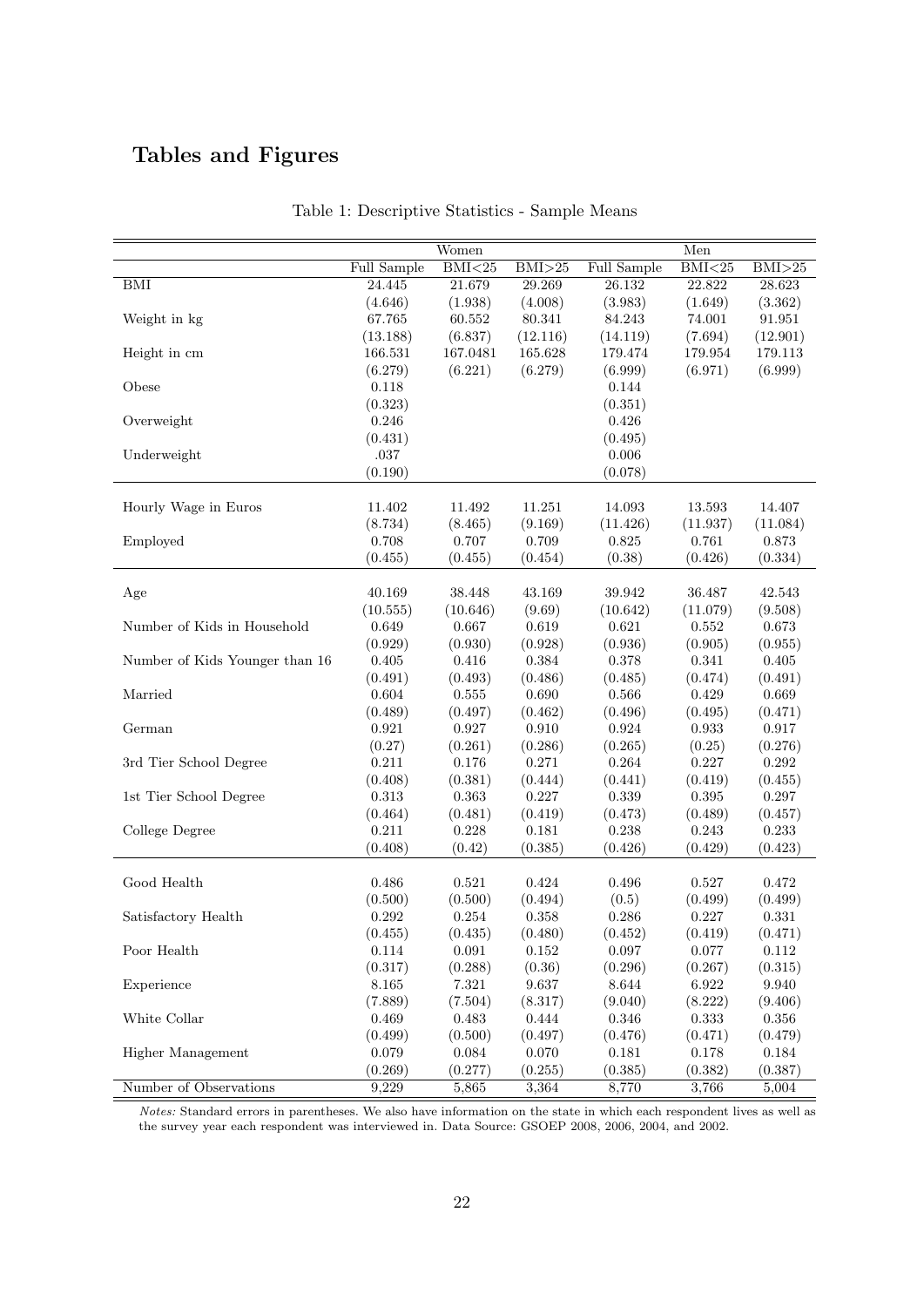| Table 2: OLS Regression Results: BMI and (Log) Wages |  |
|------------------------------------------------------|--|
|------------------------------------------------------|--|

# Panel A: Women

|                            | $\left(1\right)$ | $\left( 2\right)$ | $\left( 3\right)$ | (4)      | (5)         | $\left( 6\right)$   |
|----------------------------|------------------|-------------------|-------------------|----------|-------------|---------------------|
|                            | Full Sample      |                   | White-Collar      |          | Blue-Collar |                     |
| BMI                        | $-0.006***$      | 0.001             | $-0.005***$       | 0.008    | $-0.008**$  | $-0.023$            |
|                            | (0.001)          | (0.011)           | (0.002)           | (0.012)  | (0.003)     | (0.024)             |
| <b>BMI</b> Squared         |                  | $-0.000$          |                   | $-0.000$ |             | 0.000               |
|                            |                  | (0.000)           |                   | (0.000)  |             | (0.000)             |
| Observations               | 4,117            | 4,117             | 3,386             | 3,386    | 731         | 731                 |
| R-squared                  | 0.298            | 0.298             | 0.264             | 0.264    | 0.206       | 0.207               |
| Controls for Health        | Yes              | Yes               | Yes               | Yes      | Yes         | <b>Yes</b>          |
| Controls Higher Management | N <sub>0</sub>   | No                | Yes               | Yes      | N/A         | N/A                 |
| $p$ -Value LR Test         | 0.032            | 0.013             | 0.031             | 0.018    | 0.492       | 0.500               |
|                            |                  |                   |                   |          |             |                     |
| Panel B: Men               |                  |                   |                   |          |             |                     |
|                            | (1)              | (9)               | (9)               | (1)      | ∕ ⊏ \       | $\langle c \rangle$ |

|                            |             | $\left( 2\right)$ | $\left( 3\right)$ | $\left(4\right)$ | 5)          | (6)      |
|----------------------------|-------------|-------------------|-------------------|------------------|-------------|----------|
|                            | Full Sample |                   | White-Collar      |                  | Blue-Collar |          |
| BMI                        | 0.001       | $0.018*$          | 0.000             | 0.010            | 0.002       | $0.024*$ |
|                            | (0.001)     | (0.010)           | (0.002)           | (0.014)          | (0.002)     | (0.014)  |
| <b>BMI</b> Squared         |             | $-0.000*$         |                   | $-0.000$         |             | $-0.000$ |
|                            |             | (0.000)           |                   | (0.000)          |             | (0.000)  |
| Observations               | 5,373       | 5,373             | 2,851             | 2,851            | 2,522       | 2,522    |
| R-squared                  | 0.441       | 0.441             | 0.440             | 0.440            | 0.237       | 0.238    |
| Controls for Health        | Yes         | Yes               | Yes               | Yes              | Yes         | Yes      |
| Controls Higher Management | No          | No                | Yes               | Yes              | N/A         | N/A      |
| $p$ -Value LR Test         | 0.007       | 0.009             | 0.079             | 0.026            | 0.010       | 0.012    |

Notes: Standard errors in parentheses

∗ ∗ ∗/ ∗ ∗/∗ indicate significance at the 1%/5%/10%-level.

We also control for educational attainment, age, marital status, immigrant status, experience and its square, the number of children in the household and their age. Regional dummies are also included, so are dummies for the survey wave.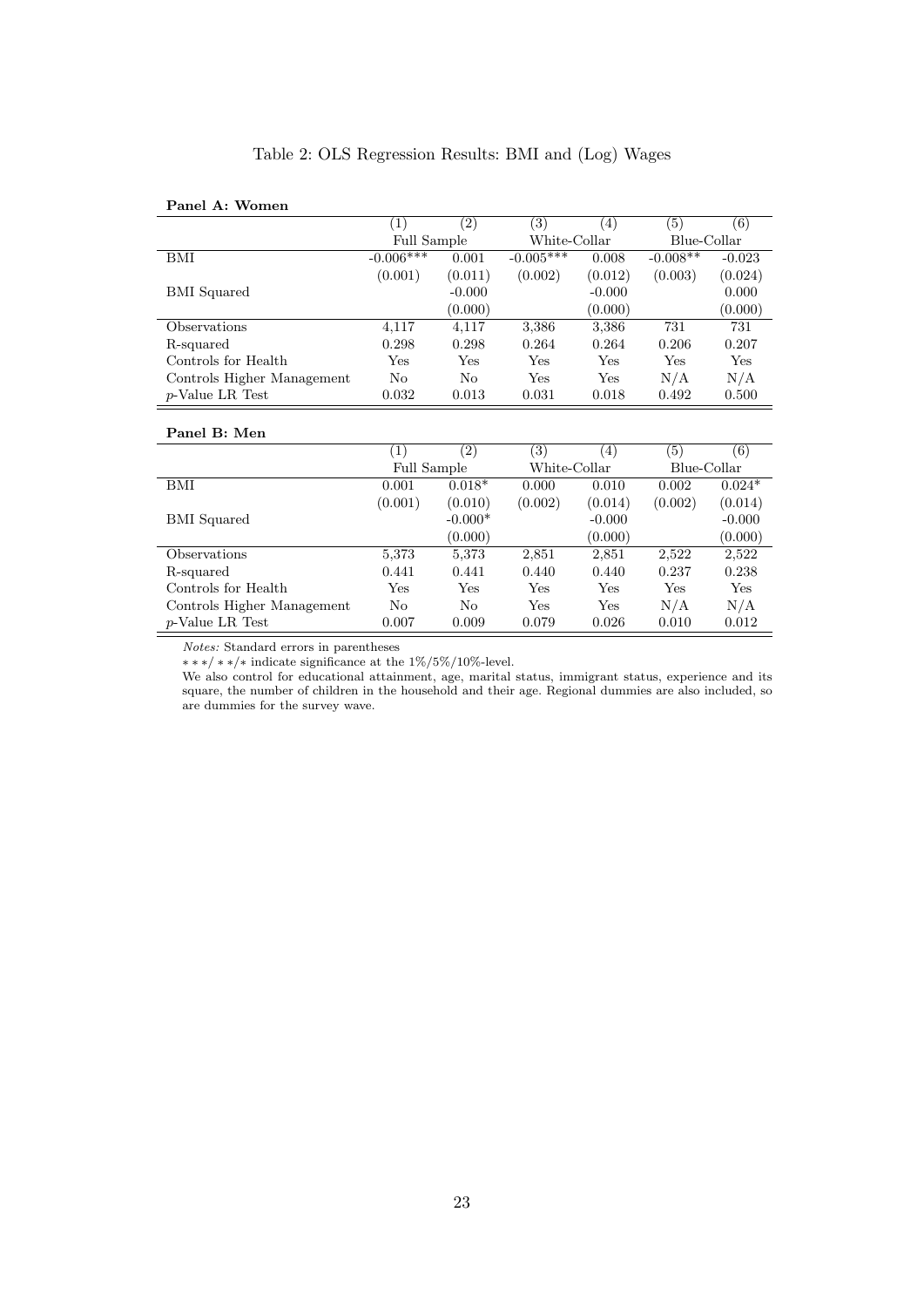|                                               | $\overline{(1)}$       | $\overline{(2)}$       | $\overline{(3)}$     | (4)                          |
|-----------------------------------------------|------------------------|------------------------|----------------------|------------------------------|
|                                               | <b>Baseline</b>        | White Collar           | Blue Collar          | Grip Strength <sup>(c)</sup> |
|                                               |                        |                        |                      |                              |
| Age 20-29 <sup>(a)</sup>                      | $-0.387***$            | $-0.378***$            | $-0.231***$          | $-0.234$                     |
|                                               | (0.027)                | (0.029)                | (0.062)              | (0.157)                      |
| Age 30-39 $^{(a)}$                            | $-0.131***$            | $-0.142***$            | $-0.052$             | $-0.152$                     |
|                                               |                        |                        |                      |                              |
| Age 40-49 $^{\rm (a)}$                        | (0.022)                | (0.023)                | (0.052)              | (0.114)                      |
|                                               | $-0.016$               | $-0.017$               | $-0.025$             | $-0.032$                     |
| Number of Kids in Household                   | (0.018)<br>$-0.015$    | (0.020)<br>$-0.026$    | (0.038)              | (0.084)                      |
|                                               | (0.019)                |                        | $-0.036$<br>(0.040)  | $-0.028$                     |
| Number of Kids Younger than 16                |                        | (0.022)<br>$0.007\,$   |                      | (0.111)                      |
|                                               | $-0.025$               |                        | $-0.072$             | $-0.023$                     |
|                                               | (0.031)                | (0.034)                | (0.062)<br>$0.069*$  | (0.155)                      |
| Married                                       | $-0.019$               | $-0.030$               |                      | 0.041                        |
|                                               | (0.017)                | (0.019)<br>$-0.101**$  | (0.041)<br>$0.191**$ | (0.099)                      |
| Separated                                     | $-0.055$               |                        |                      | 0.127                        |
| Divorced                                      | (0.040)                | (0.044)<br>$-0.195$    | (0.080)<br>0.067     | (0.235)<br>0.023             |
|                                               | $-0.010$               |                        |                      |                              |
| German                                        | (0.024)                | (0.026)<br>0.048       | (0.053)              | (0.134)                      |
|                                               | 0.018                  |                        | $-0.016$             | $-0.012$                     |
|                                               | (0.028)<br>$-0.099***$ | (0.036)<br>$-0.105***$ | (0.045)              | (0.091)                      |
| 3rd Tier School Degree <sup>(b)</sup>         |                        |                        | $-0.081**$           | $-0.140*$                    |
|                                               | (0.018)                | (0.201)<br>$0.096***$  | (0.035)              | (0.084)                      |
| 1st Tier School Degre $\mathcal{E}^{\rm (b)}$ | $0.126***$             |                        | $\,0.045\,$          | $-0.173$                     |
|                                               | (0.018)                | (0.018)                | (0.068)              | (0.141)                      |
| Other School Degree <sup>(b)</sup>            | $-0.084***$            | $-0.098***$            | $-0.025$             | $-0.104$                     |
|                                               | (0.030)                | (0.038)                | (0.051)              | (0.105)                      |
| College Degree                                | $0.209***$             | $0.125***$             | 0.067                | 0.163                        |
|                                               | (0.018)                | (0.020)                | (0.075)              | (0.127)                      |
| Other Tertiary Degree                         | $-0.005$               | $-0.005$               | 0.025                | $-0.018$                     |
|                                               | (0.014)                | (0.015)                | (0.037)              | (0.084)                      |
| Experience                                    | $-0.008***$            | $-0.007***$            | $-0.005$             | 0.015                        |
|                                               | (0.002)                | (0.002)                | (0.006)              | (0.013)                      |
| <b>Experience Squared</b>                     | $0.000*$               | 0.000                  | $-0.000$             | $-0.000$                     |
|                                               | (0.000)                | (0.000)                | (0.000)              | (0.000)                      |
| Good Health                                   | $-0.020$               | $0.002\,$              | $-0.071$             | $-0.037$                     |
|                                               | (0.021)                | (0.023)                | (0.058)              | (0.164)                      |
| Satisfactory Health                           | $-0.055**$             | $-0.048**$             | $-0.024$             | 0.036                        |
|                                               | (0.023)                | (0.024)                | (0.058)              | (0.168)                      |
| Poor Health                                   | $-0.075***$            | $-0.053^*$             | $-0.059$             | 0.018                        |
|                                               | (0.027)                | (0.030)                | (0.065)              | (0.181)                      |
| White Collar Occupation                       | $0.267***$             |                        |                      |                              |
|                                               | (0.018)                |                        |                      |                              |
| Higher Management                             |                        | $0.241***$             |                      |                              |
|                                               |                        | (0.020)                |                      |                              |
| Grip Strength                                 |                        |                        |                      | $0.001*$                     |
|                                               |                        |                        |                      | (0.001)                      |
| <b>Regional Dummies</b>                       | Yes                    | Yes                    | Yes                  | Yes                          |
| Year Dummies                                  | Yes                    | Yes                    | Yes                  | Yes                          |
| Observations                                  | 4,117                  | 3,386                  | $731\,$              | 143                          |
| Adjusted R-squared                            | 0.294                  | 0.259                  | 0.176                | 0.185                        |
| $p$ -Value LR Test                            | $\,0.032\,$            | 0.031                  | $\,0.492\,$          | 0.194                        |

Table 3: Semiparametric Regression Results for (Log) Wages - Women

Notes: Standard errors in parentheses

∗ ∗ ∗/ ∗ ∗/∗ indicate significance at the 1%/5%/10%-level.

(a) Reference Group is between 50 and 60 Years Old

(b) Reference Group are those with a highschool degree that does not directly qualify for university entrance ("Realschulabschluss")

 $(c)$  These are the results for blue-collar workers for whom the grip strength measure was available.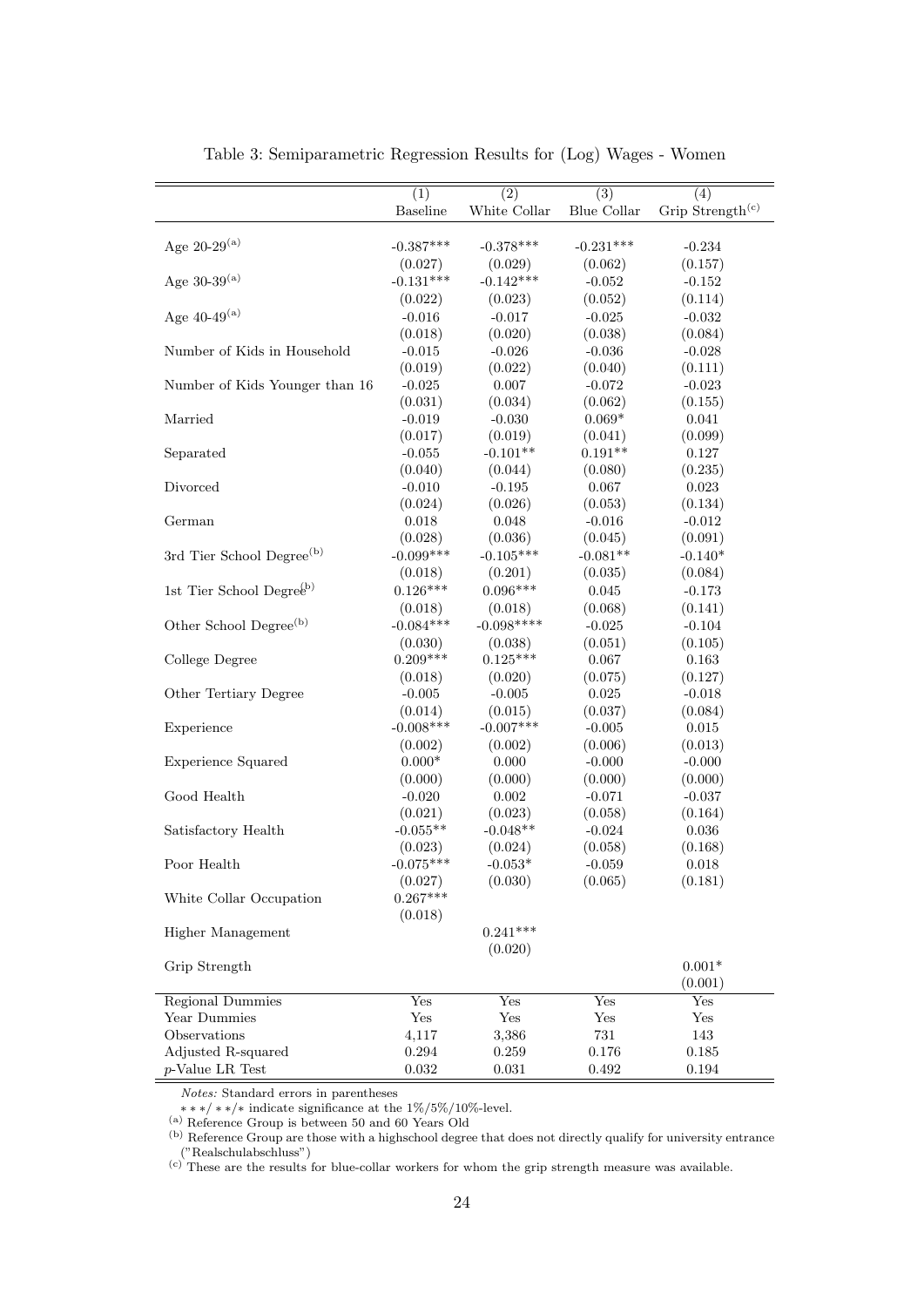|                                       | $\overline{(1)}$ | $\overline{(2)}$ | $\overline{(3)}$ | (4)                          |
|---------------------------------------|------------------|------------------|------------------|------------------------------|
|                                       | <b>Baseline</b>  | White Collar     | Blue Collar      | Grip Strength <sup>(c)</sup> |
|                                       |                  |                  |                  |                              |
| Age $20-29^{(a)}$                     | $-0.411***$      | $-0.500***$      | $-0.277***$      | $-0.438***$                  |
|                                       | (0.024)          | (0.034)          | (0.032)          | (0.075)                      |
| Age $30-39^{(a)}$                     | $-0.204***$      | $-0.238***$      | $-0.102***$      | $-0.214***$                  |
|                                       | (0.018)          | (0.024)          | (0.025)          | (0.060)                      |
| Age $40\text{-}49^\mathrm{(a)}$       | $-0.071***$      | $-0.085***$      | $-0.028$         | $-0.113**$                   |
|                                       | (0.016)          | (0.021)          | (0.022)          | (0.050)                      |
| Number of Kids in Household           | $0.030***$       | $0.035**$        | $\,0.014\,$      | $\,0.041\,$                  |
|                                       | (0.011)          | (0.015)          | (0.014)          | (0.034)                      |
| Number of Kids Younger than 16 5      | 0.004            | $-0.002$         | $-0.016$         | $-0.020$                     |
|                                       | (0.021)          | (0.030)          | (0.027)          | (0.068)                      |
| Married                               | $0.110***$       | $0.106***$       | $0.103***$       | $0.114**$                    |
|                                       | (0.016)          | (0.022)          | (0.022)          | (0.051)                      |
| Separated                             | $0.070*$         | $0.087*$         | $-0.032$         | $-0.003$                     |
|                                       | (0.037)          | (0.049)          | (0.054)          | (0.168)                      |
| Divorced                              | $0.062***$       | $0.108***$       | 0.031            | 0.060                        |
|                                       | (0.024)          | (0.034)          | (0.030)          | (0.071)                      |
| German                                | 0.032            | 0.042            | 0.007            | $0.106*$                     |
|                                       | (0.020)          | (0.038)          | (0.023)          | (0.054)                      |
| 3rd Tier School Degree <sup>(k)</sup> | $-0.056***$      | $-0.066***$      | $-0.038**$       | $-0.051$                     |
|                                       | (0.014)          | (0.022)          | (0.017)          | (0.042)                      |
| 1st Tier School Degree <sup>(b)</sup> | $0.079***$       | $0.059***$       | $-0.030$         | $\,0.052\,$                  |
|                                       | (0.017)          | (0.020)          | (0.037)          | (0.088)                      |
| Other School Degree <sup>(b)</sup>    | $-0.149***$      | $-0.088*$        | $-0.108***$      | $-0.151**$                   |
|                                       | (0.024)          | (0.048)          | (0.027)          | (0.063)                      |
| College Degree                        | $0.254***$       | $0.129***$       | $-0.076*$        | $-0.019$                     |
|                                       | (0.017)          | (0.021)          | (0.046)          | (0.107)                      |
| Other Tertiary Degree                 | $0.028**$        | 0.023            | 0.021            | $-0.002$                     |
|                                       | (0.013)          | (0.017)          | (0.018)          | (0.046)                      |
| Experience                            | $-0.010***$      | $-0.007***$      | $-0.013***$      | $-0.021***$                  |
|                                       | (0.002)          | (0.002)          | (0.002)          | (0.007)                      |
| <b>Experience Squared</b>             | $0.000**$        | 0.000            | $0.000***$       | 0.000                        |
|                                       | (0.000)          | (0.000)          | (0.000)          | (0.000)                      |
| Good Health                           | $-0.017$         | $-0.032$         | $-0.004$         | $-0.051$                     |
|                                       | (0.018)          | (0.023)          | (0.026)          | (0.061)                      |
| Satisfactory Health                   | $-0.036*$        | $-0.039$         | $-0.020$         | $-0.031$                     |
|                                       | (0.020)          | (0.026)          | (0.028)          | (0.061)                      |
| Poor Health                           | $-0.099***$      | $-0.112***$      | $-0.058*$        | $-0.047$                     |
|                                       | (0.025)          | (0.033)          | (0.034)          | (0.082)                      |
| White Collar Occupation               | $0.200***$       |                  |                  |                              |
|                                       | (0.013)          |                  |                  |                              |
| Higher Management                     |                  | $0.285***$       |                  |                              |
|                                       |                  | (0.018)          |                  |                              |
| Grip Strength                         |                  |                  |                  | 0.001                        |
|                                       |                  |                  |                  | (0.001)                      |
| <b>Regional Dummies</b>               | Yes              | Yes              | Yes              | Yes                          |
| Year Dummies                          | Yes              | Yes              | Yes              | Yes                          |
| Observations                          | 5,373            | 2,851            | 2,522            | 489                          |
| Adjusted R-squared                    | 0.439            | 0.435            | 0.231            | 0.241                        |
| $p$ -Value LR Rest                    | 0.007            | 0.079            | 0.010            | n/a                          |
|                                       |                  |                  |                  |                              |

Table 4: Semiparametric Regression Results for (Log) Wages - Men

Notes: Standard errors in parentheses.

∗ ∗ ∗/ ∗ ∗/∗ indicate significance at the 1%/5%/10%-level.

(a) Reference Group is between 50 and 60 Years Old.

(b) Reference Group are those with a highschool degree that does not directly qualify for university entrance ("Realschulabschluss").

 $(c)$  These are the results for blue-collar workers for whom the grip strength measure was available.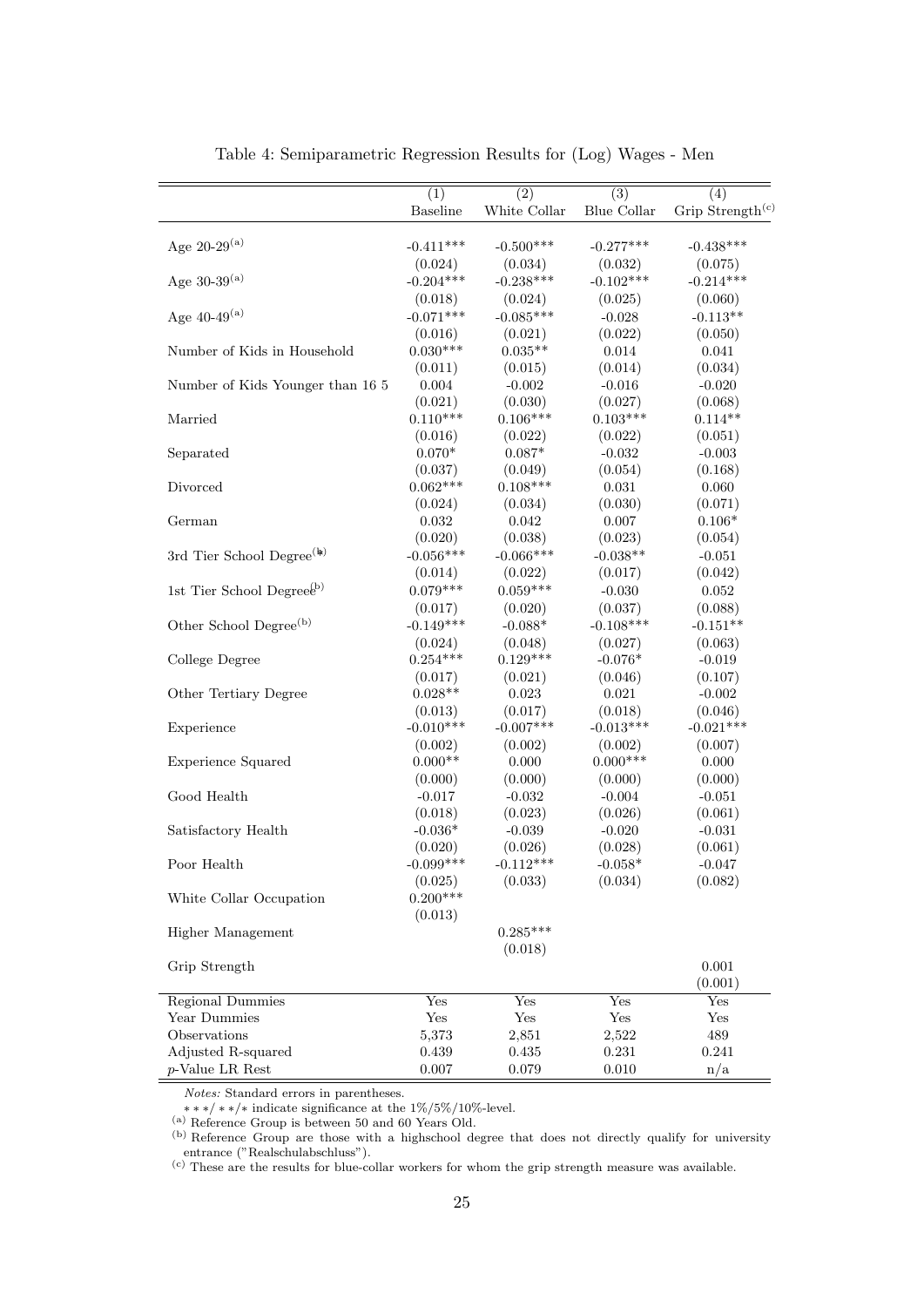|                             | Panel A: Women |              |           |              |
|-----------------------------|----------------|--------------|-----------|--------------|
|                             | (1)            | (2)          | (3)       | (4)          |
|                             | Full Sample    | White-Collar |           | Blue-Collar  |
| Fat Free Mass (in kg)       | $0.0065*$      | 0.0043       | 0.0011    | $0.0175**$   |
|                             | (0.0033)       | (0.0037)     | (0.0036)  | (0.0075)     |
| Body Fat (in kg)            | $-0.0061***$   | $-0.0047**$  | $-0.0029$ | $-0.0126***$ |
|                             | (0.0020)       | (0.0022)     | (0.0021)  | (0.0044)     |
|                             |                |              |           |              |
| Observations                | 4,117          | 3,386        | 3,386     | 731          |
| R-squared                   | 0.298          | 0.231        | 0.264     | 0.210        |
| Controls for Health         | Yes            | Yes          | Yes       | Yes          |
| Controls Higher Management  | No             | No           | Yes       | N/A          |
| P-Value Log-Likelihood Test | 0.018          | 0.027        | 0.017     | 0.770        |

|       |  | Table 5: OLS Regression Results: Fat Free Mass, Body Fat, and (Log) |  |  |  |  |
|-------|--|---------------------------------------------------------------------|--|--|--|--|
| Wages |  |                                                                     |  |  |  |  |

|                            | Panel B: Men   |                |           |             |
|----------------------------|----------------|----------------|-----------|-------------|
|                            | (1)            | (2)            | (3)       | (4)         |
|                            | Full Sample    | White-Collar   |           | Blue-Collar |
| Fat Free Mass (in kg)      | $0.0053***$    | $0.0052***$    | $0.0034*$ | $0.0041**$  |
|                            | (0.0014)       | (0.0020)       | (0.0019)  | (0.0018)    |
| Body Fat (in kg)           | $-0.0072***$   | $-0.0075**$    | $-0.0048$ | $-0.0049$   |
|                            | (0.0023)       | (0.0033)       | (0.0032)  | (0.0031)    |
|                            |                |                |           |             |
| Observations               | 5,373          | 2,851          | 2,851     | 2,522       |
| R-squared                  | 0.443          | 0.389          | 0.440     | 0.239       |
| Controls for Health        | Yes            | Yes            | Yes       | Yes         |
| Controls Higher Management | N <sub>0</sub> | N <sub>0</sub> | Yes       | N/A         |
| p-Value LR Test            | 0.004          | 0.053          | 0.108     | 0.013       |

Notes: Standard errors in parentheses

∗ ∗ ∗/ ∗ ∗/∗ indicate significance at the 1%/5%/10%-level.

We also control for educational attainment, age, marital status, immigrant status, experience and its square, the number of children in the household and their age. Regional dummies are also included, so are dummies for the survey wave.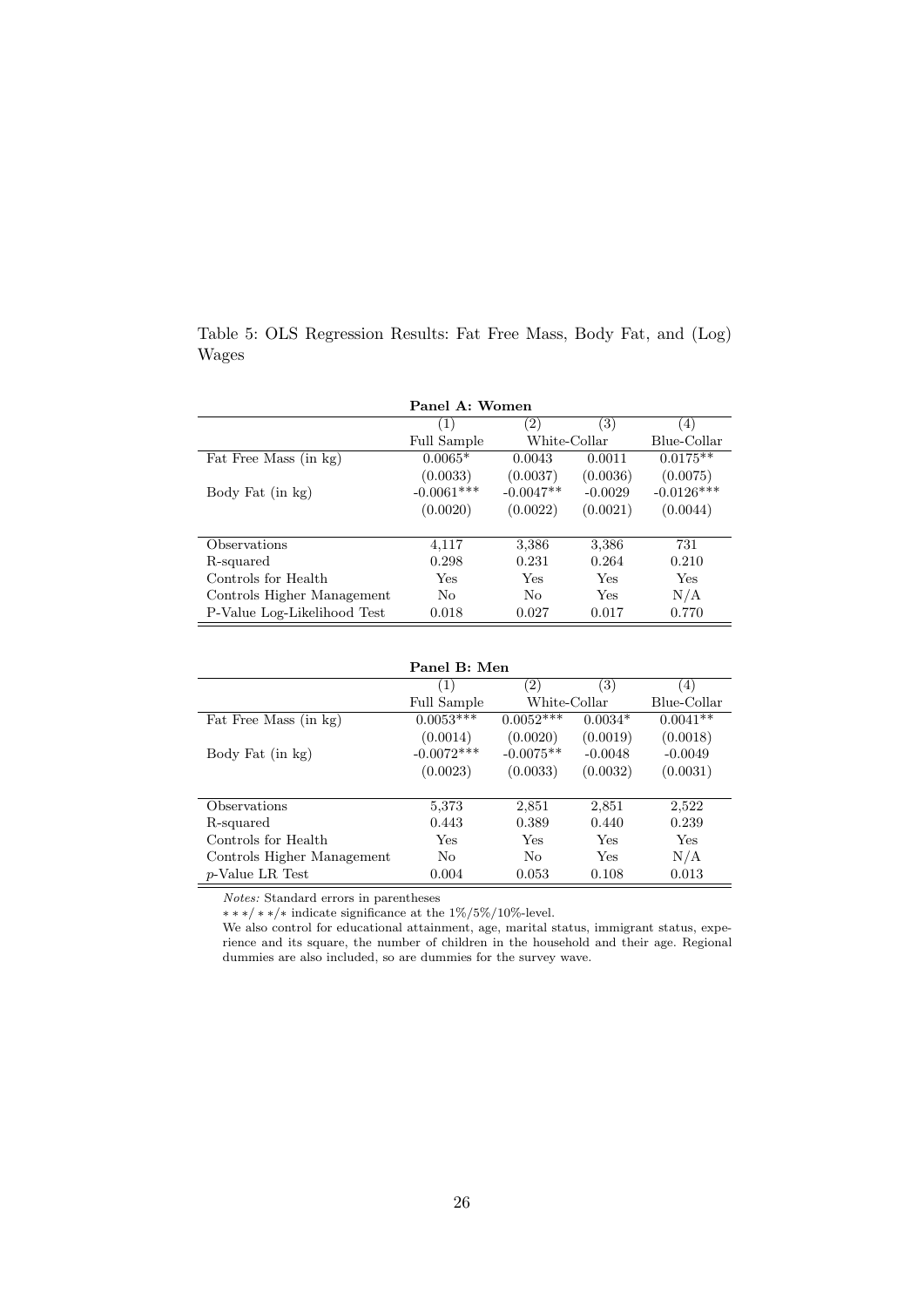| $\sqrt{(7)^{(a)}}$<br>$(3)^{(a)}$<br>(8)<br>(2)<br>(4)<br>(6)<br>(1)<br>(5)<br>$-0.004***$<br>$0.020***$<br>$0.003***$<br>$0.023***$<br>BMI<br>(0.001)<br>(0.001)<br>(0.007)<br>(0.004)<br>$-0.0004***$<br>$-0.0004***$<br><b>BMI</b> Squared<br>(0.0001)<br>(0.0001)<br>$0.002***$<br>0.003<br>Fat Free Mass (in kg)<br>(0.0026)<br>(0.0008)<br>$-0.004**$<br>$-0.002$<br>Body Fat (in kg) |
|---------------------------------------------------------------------------------------------------------------------------------------------------------------------------------------------------------------------------------------------------------------------------------------------------------------------------------------------------------------------------------------------|
|                                                                                                                                                                                                                                                                                                                                                                                             |
|                                                                                                                                                                                                                                                                                                                                                                                             |
|                                                                                                                                                                                                                                                                                                                                                                                             |
|                                                                                                                                                                                                                                                                                                                                                                                             |
|                                                                                                                                                                                                                                                                                                                                                                                             |
|                                                                                                                                                                                                                                                                                                                                                                                             |
|                                                                                                                                                                                                                                                                                                                                                                                             |
|                                                                                                                                                                                                                                                                                                                                                                                             |
| (0.0001)<br>(0.001)                                                                                                                                                                                                                                                                                                                                                                         |
| Age 20-29 <sup>(b)</sup><br>$-0.331***$<br>$-0.432***$<br>$-0.327***$<br>$-0.321***$<br>$-0.264***$<br>$-0.420***$<br>$-0.416***$<br>$-0.290$                                                                                                                                                                                                                                               |
| (0.220)<br>(0.031)<br>(0.024)<br>(0.024)<br>(0.082)<br>(0.024)<br>(0.030)<br>(0.030)                                                                                                                                                                                                                                                                                                        |
| Age $30-39^{(b)}$<br>$-0.103***$<br>$-0.109***$<br>$-0.003$<br>$-0.102***$<br>$-0.006$<br>$-0.003$<br>$-0.010$<br>$-0.096$                                                                                                                                                                                                                                                                  |
| (0.018)<br>(0.017)<br>(0.019)<br>(0.018)<br>(0.018)<br>(0.019)<br>(0.019)<br>(0.075)                                                                                                                                                                                                                                                                                                        |
| Age $40-49^{(b)}$<br>$0.071***$<br>$0.073***$<br>$0.068***$<br>$0.069***$<br>$-0.021$<br>$-0.021$<br>$-0.023$<br>$-0.023*$                                                                                                                                                                                                                                                                  |
| (0.014)<br>(0.014)<br>(0.026)<br>(0.013)<br>(0.013)<br>(0.024)<br>(0.013)<br>(0.015)                                                                                                                                                                                                                                                                                                        |
| $-0.020***$<br>$-0.101***$<br>$-0.101***$<br>$-0.092***$<br>$-0.101***$<br>$-0.020***$<br>$-0.021$<br>$-0.019***$<br>Kids in Household                                                                                                                                                                                                                                                      |
| (0.010)<br>(0.010)<br>(0.030)<br>$(0.010)$ )<br>(0.007)<br>(0.007)<br>$(0.018)$ )<br>(0.007)                                                                                                                                                                                                                                                                                                |
| $-0.023$<br>$-0.023$<br>$-0.021$<br>$-0.024$<br>$-0.005$<br>$-0.005$<br>$-0.005$<br>$-0.007$<br>Kids Younger than 16                                                                                                                                                                                                                                                                        |
| (0.019)<br>(0.018)<br>(0.019)<br>(0.019)<br>(0.013)<br>(0.013)<br>(0.017)<br>(0.013)                                                                                                                                                                                                                                                                                                        |
| $0.130***$<br>$0.126***$<br>$0.130***$<br>Married<br>$-0.011$<br>$-0.014$<br>$-0.011$<br>0.128<br>$-0.014$                                                                                                                                                                                                                                                                                  |
| (0.015)<br>(0.016)<br>(0.015)<br>(0.099)<br>(0.015)<br>(0.012)<br>(0.012)<br>(0.012)                                                                                                                                                                                                                                                                                                        |
| $0.048***$<br>$0.048***$<br>$0.046***$<br>$\,0.061\,$<br>0.019<br>0.022<br>0.019<br>0.019<br>Separated                                                                                                                                                                                                                                                                                      |
| (0.033)<br>(0.033)<br>(0.033)<br>(0.033)<br>(0.054)<br>(0.015)<br>(0.015)<br>(0.016)                                                                                                                                                                                                                                                                                                        |
| $0.039***$<br>$0.040***$<br>$0.040***$<br>0.030<br>0.029<br>0.025<br>0.031<br>0.049<br>Divorced                                                                                                                                                                                                                                                                                             |
| (0.021)<br>(0.021)<br>(0.021)<br>(0.010)<br>(0.041)<br>(0.021)<br>(0.010)<br>(0.010)                                                                                                                                                                                                                                                                                                        |
| $0.096***$<br>$0.114***$<br>$0.114***$<br>$0.114***$<br>0.021<br>0.021<br>0.022<br>0.014<br>German                                                                                                                                                                                                                                                                                          |
| (0.021)<br>(0.021)<br>(0.034)<br>(0.014)<br>(0.014)<br>(0.024)<br>(0.014)<br>(0.022)                                                                                                                                                                                                                                                                                                        |
| 3rd Tier School Degree <sup>(c)</sup> -0.056***<br>$-0.056***$<br>$-0.056***$<br>$-0.049**$<br>$-0.006$<br>$-0.007$<br>$-0.008$<br>$-0.006$                                                                                                                                                                                                                                                 |
| (0.014)<br>(0.019)<br>(0.009)<br>(0.009)<br>(0.013)<br>(0.009)<br>(0.014)<br>(0.014)                                                                                                                                                                                                                                                                                                        |
| 1st Tier School Degree <sup>(c)</sup> -0.070***<br>$-0.069***$<br>$-0.062***$<br>$-0.070***$<br>$-0.070***$<br>$-0.078***$<br>$-0.078***$<br>$-0.079***$                                                                                                                                                                                                                                    |
| (0.022)<br>(0.014)<br>(0.014)<br>(0.014)<br>(0.011)<br>(0.011)<br>(0.060)<br>(0.011)                                                                                                                                                                                                                                                                                                        |
| Other School Degree <sup>(c)</sup><br>$-0.072***$<br>$-0.072***$<br>$-0.072***$<br>$-0.048**$<br>$-0.062**$<br>$-0.046**$<br>$-0.044**$<br>$-0.045$                                                                                                                                                                                                                                         |
| (0.023)<br>(0.023)<br>(0.028)<br>(0.023)<br>(0.019)<br>(0.019)<br>(0.040)<br>(0.019)                                                                                                                                                                                                                                                                                                        |
| $0.151***$<br>$0.151***$<br>$0.153***$<br>$0.151***$<br>$0.101***$<br>$0.099***$<br>$0.099***$<br>$0.137\,$<br>College Degree                                                                                                                                                                                                                                                               |
| (0.012)<br>(0.012)<br>(0.007)<br>(0.007)<br>(0.105)<br>(0.007)<br>(0.049)<br>(0.012)                                                                                                                                                                                                                                                                                                        |
| $0.104***$<br>$0.100***$<br>$0.047***$<br>$0.046***$<br>$0.104***$<br>$0.104***$<br>$0.045***$<br>Other Tertiary Degree<br>0.055                                                                                                                                                                                                                                                            |
| (0.010)<br>(0.033)<br>(0.044)<br>(0.010)<br>(0.010)<br>(0.007)<br>(0.007)<br>(0.007)                                                                                                                                                                                                                                                                                                        |
| $-0.009***$<br>$-0.011***$<br>$-0.011***$<br>$-0.010***$<br>$-0.011***$<br>$-0.009***$<br>$-0.009***$<br>$-0.009$<br>Experience                                                                                                                                                                                                                                                             |
| (0.002)<br>(0.002)<br>(0.004)<br>(0.002)<br>(0.001)<br>(0.001)<br>(0.007)<br>(0.001)                                                                                                                                                                                                                                                                                                        |
| $0.000***$<br>$0.000***$<br>$0.000^{**}$<br>$0.000***$<br>$-0.000*$<br>$-0.000*$<br>$-0.000$<br>$-0.000*$<br><b>Experience Squared</b>                                                                                                                                                                                                                                                      |
| (0.000)<br>(0.000)<br>(0.000)<br>(0.000)<br>(0.000)<br>(0.000)<br>(0.000)<br>(0.000)                                                                                                                                                                                                                                                                                                        |
| Yes<br>Yes<br>Yes<br>Yes<br>Yes<br>Yes<br>Yes<br>Yes<br><b>Health Dummies</b>                                                                                                                                                                                                                                                                                                               |
| Regional Dummies<br>Yes<br>Yes<br>Yes<br>Yes<br>Yes<br>Yes<br>${\rm Yes}$<br>${\rm Yes}$                                                                                                                                                                                                                                                                                                    |
| Year Dummies<br>Yes<br>Yes<br>Yes<br>Yes<br>Yes<br>Yes<br>Yes<br>Yes                                                                                                                                                                                                                                                                                                                        |
| Observations<br>9,229<br>9,229<br>9,229<br>9,229<br>8,770<br>8,770<br>8,770<br>8,770                                                                                                                                                                                                                                                                                                        |
| Psuedo R-squared<br>$0.125\,$<br>$0.148\,$<br>$0.125\,$<br>0.260<br>$0.272\,$<br>0.126<br>0.271<br>0.273                                                                                                                                                                                                                                                                                    |
| Log Likelihood<br>$-4879.63$<br>$-4873.28$<br>$-4868.00$<br>$-4880.12$<br>$-2968.17$<br>$-2953.00$<br>$-2955.31$<br>$-2961.94$                                                                                                                                                                                                                                                              |
| $p$ -Value LR-Test<br>$0.003\,$<br>0.000<br>0.000<br>$0.052\,$<br>0.000<br>$0.000\,$<br>0.000<br>0.000                                                                                                                                                                                                                                                                                      |

Table 6: Probit Model Results for Employment Probability (Marginal Effects at the Means)

Notes: Standard errors in parentheses

∗ ∗ ∗/ ∗ ∗/∗ indicate significance at the 1%/5%/10%-level.

(a) Semi-Parametric Model, i.e. BMI enters non-parametrically

(b) Reference Group is between 50 and 60 Years Old

(c) Reference Group are those with a highschool degree that does not directly qualify for university entrance ("Realschulabschluss")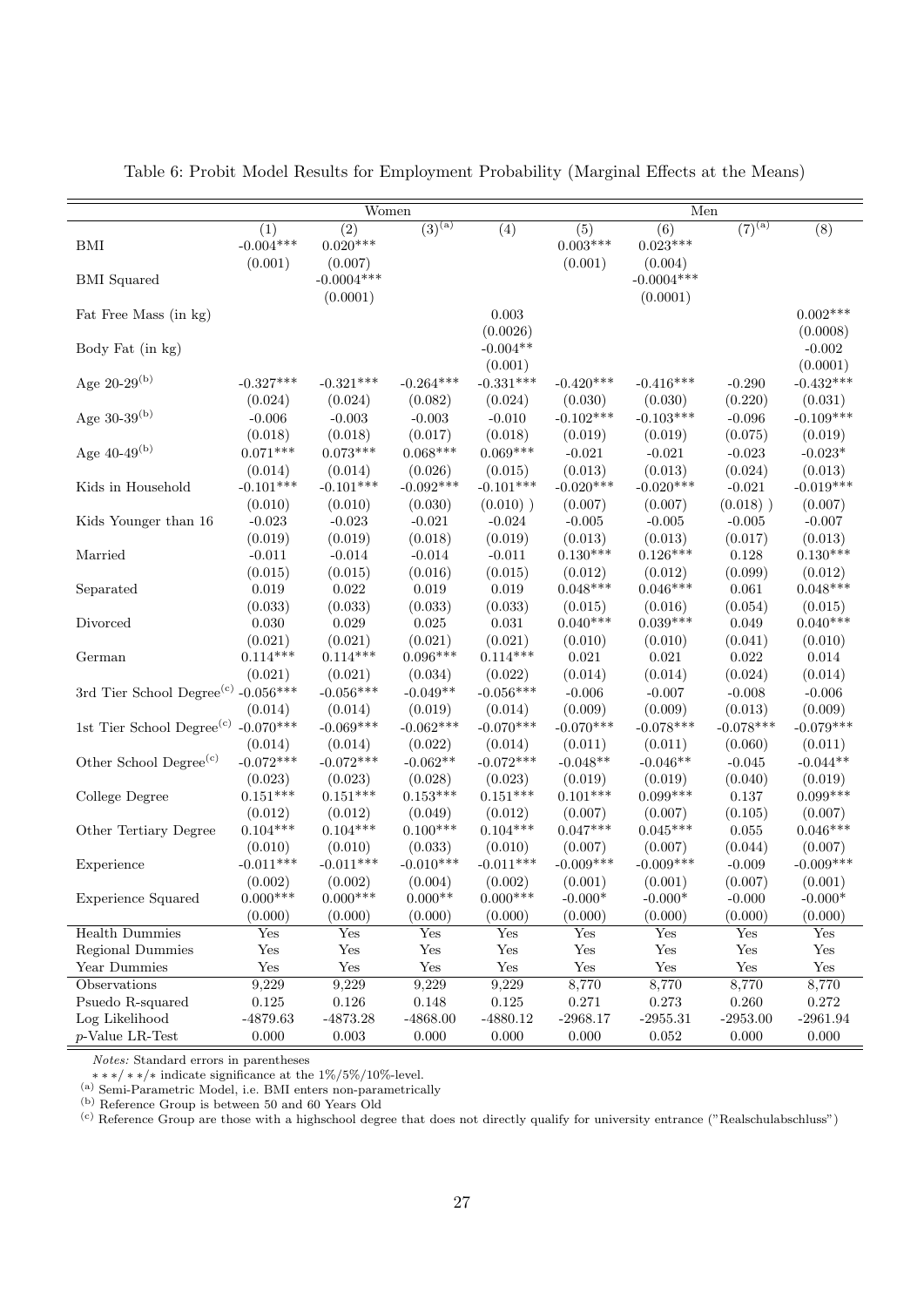

Notes: Graphs display the results of a semiparametric regression of log hourly wages on body mass index and a full set of control variables.

Solid line shows the effect of BMI on log hourly wages, and has the familiar ceteris paribus interpretation. Dashed lines are 95 percent confidence bands. Lines were shifted up by the average wage rate in the respective samples. Smoothing parameters were obtained using the automated cross-validation algorithm implemented in R's mgcv library.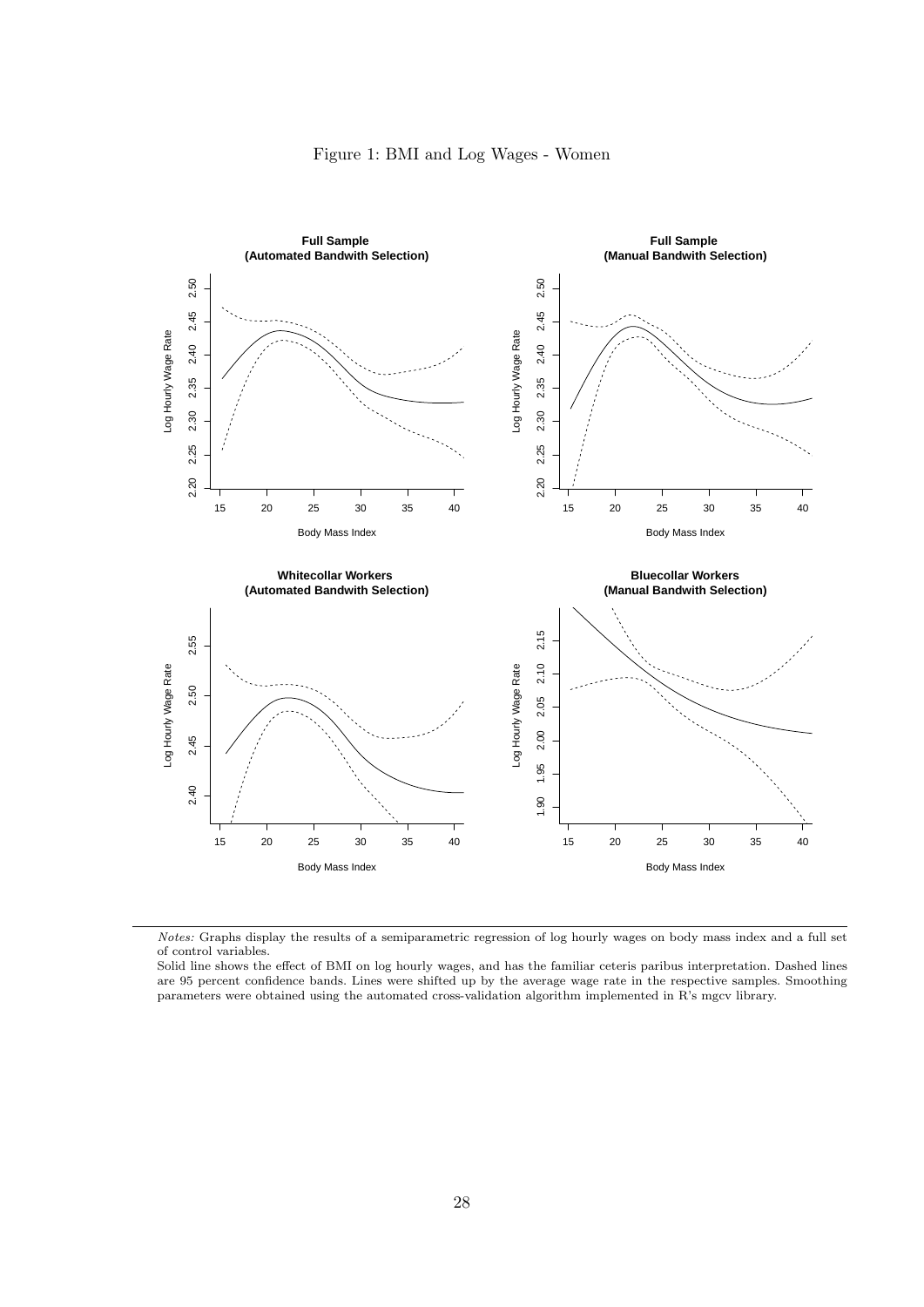



Notes: Graphs display the results of a semiparametric regression of log hourly wages on body mass index and a full set of control variables.

Solid line shows the effect of BMI on log hourly wages, and has the familiar ceteris paribus interpretation. Dashed lines are 95 percent confidence bands. Lines were shifted up by the average wage rate in the respective samples. Smoothing parameters were obtained using the automated cross-validation algorithm implemented in R's mgcv library.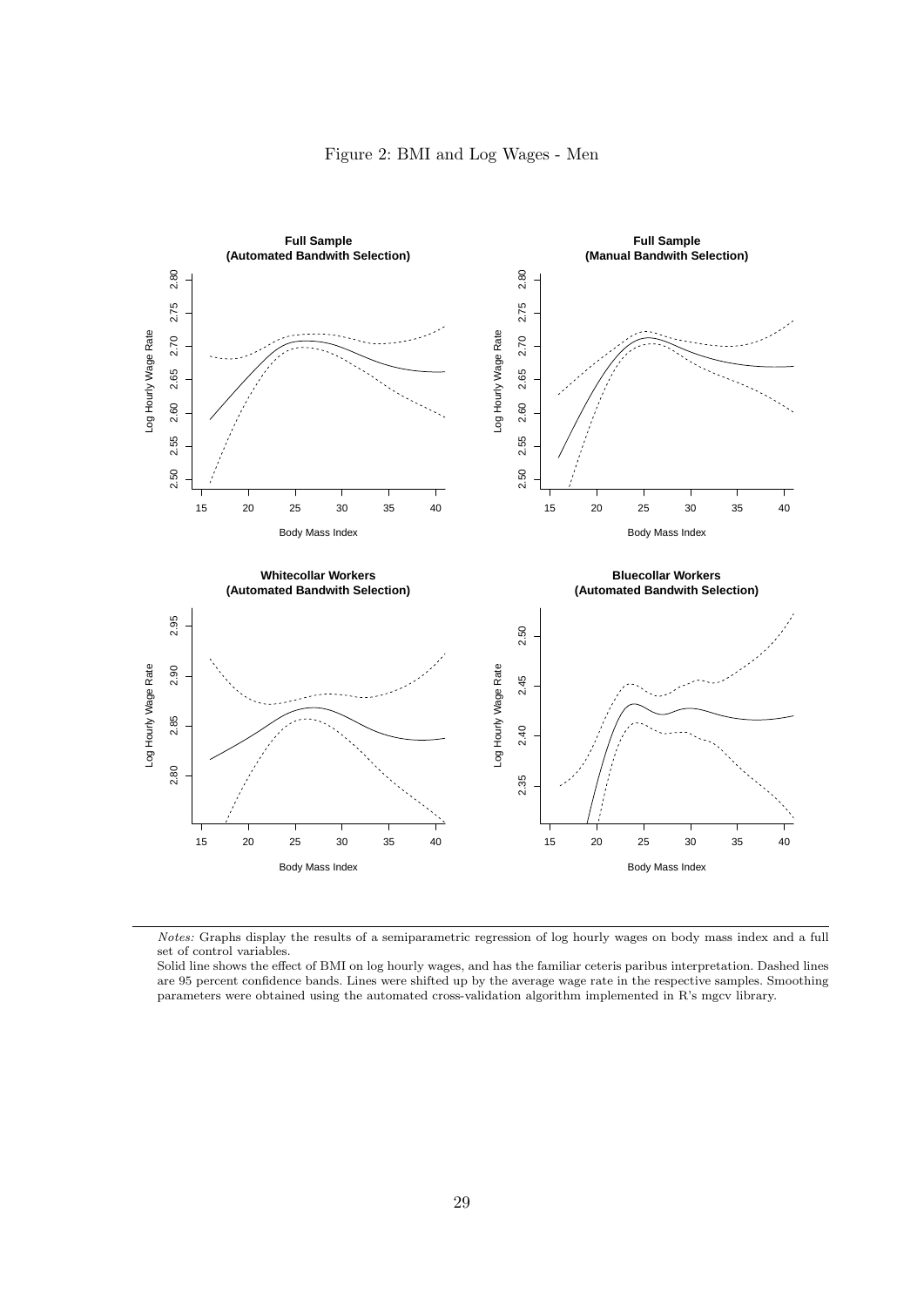



Notes: Graphs display the results of a semiparametric regression of log hourly wages on body mass index and a full set of control variables.

Solid line shows the effect of BMI on log hourly wages, and has the familiar ceteris paribus interpretation. Dashed lines are 95 percent confidence bands. Lines were shifted up by the average wage rate in the respective samples. Smoothing parameters were obtained using the automated cross-validation algorithm implemented in R's mgcv library.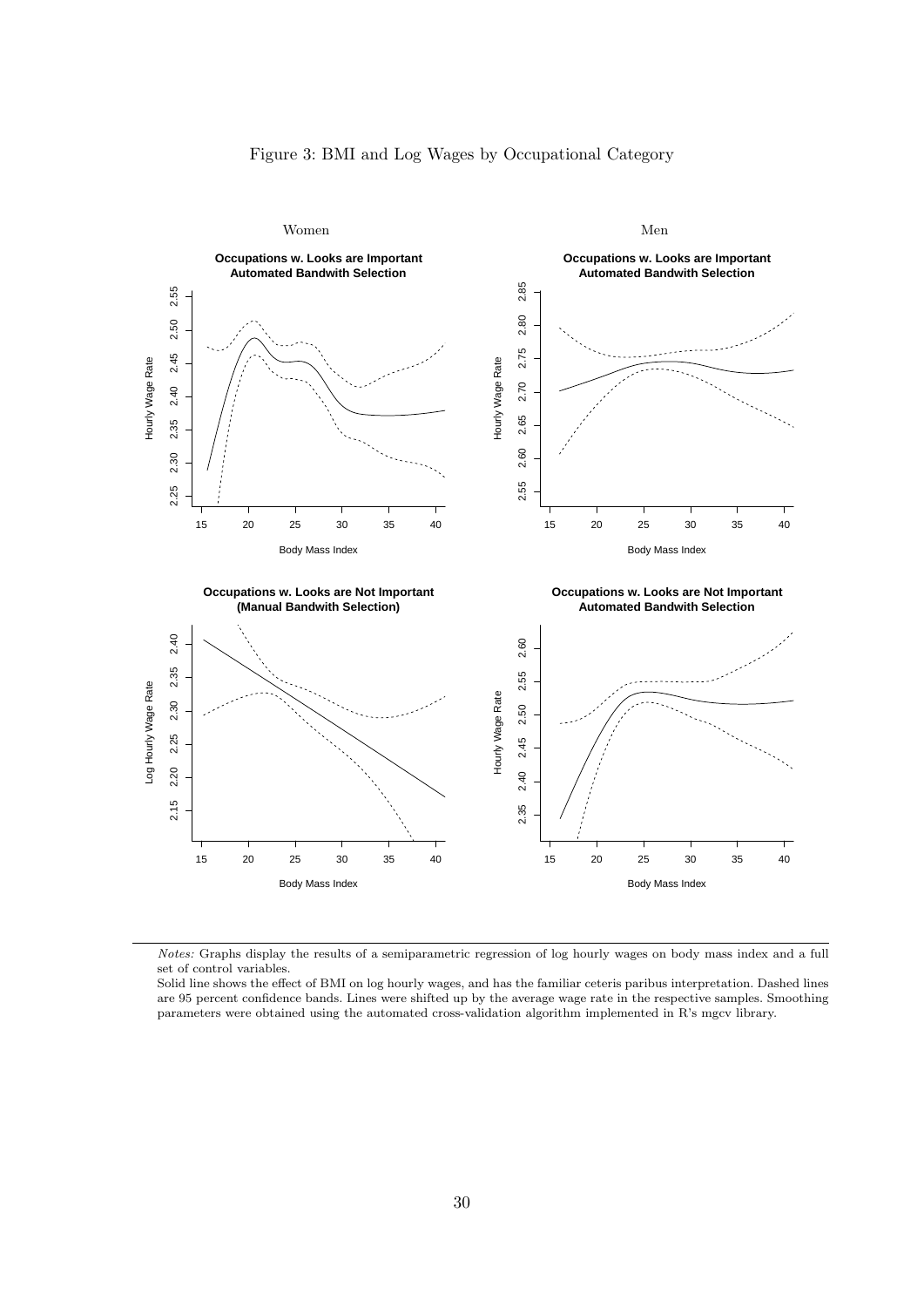

Notes: Graphs display the results of a semiparametric regression of log hourly wages on body mass index and a full set of control variables.

Solid lines shows the effect of fat free mass (FFM) and body fat (BF), respectively, on log hourly wages, and have the familiar ceteris paribus interpretation. Dashed lines are 95 percent confidence bands. Lines were shifted up by the average wage rate in the respective samples. Smoothing parameters were obtained using the automated cross-validation algorithm implemented in R's mgcv library.